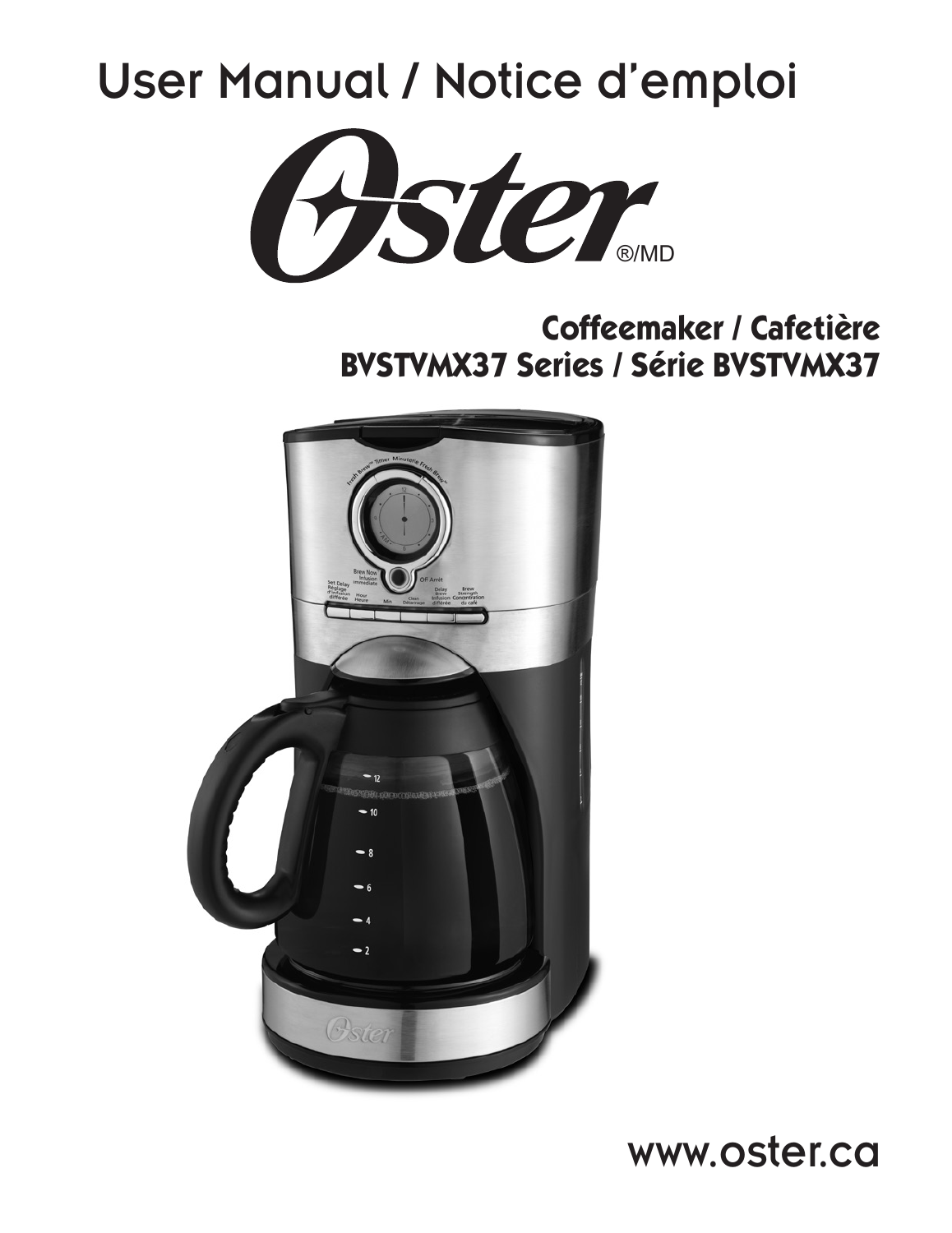# **IMPORTANT SAFEGUARDS**

To reduce the risk of fire, electric shock and/or injury to persons, basic safety precautions should always be followed when using electrical appliances, including the following:

- 1. READ ALL INSTRUCTIONS BEFORE USING THE COFFEEMAKER.
- 2. Do not touch the coffeemaker's hot surfaces. Use handles or knobs.
- 3. To protect against electric shock, do not immerse the power cord, power plug or coffeemaker in water or in
- 4. Close adult supervision is necessary when this appliance is used by or near children.
- 5. Turn the coffeemaker OFF and unplug the power cord from the power source when the coffeemaker and clock are not in use and before cleaning. Allow the coffeemaker parts to cool before putting on or taking off parts and before cleaning the appliance.
- 6. Do not operate any appliance with a damaged power cord or power plug, or operate it after the appliance malfunctions, or has been damaged in any manner. Return this appliance only to the nearest Authorized Service Center for examination, repair or adjustment.
- 7. The use of accessory attachments other than Oster<sup>®</sup> brand products may cause hazards or injuries.<br>8. Do not use the coffeemaker outdoors.<br>9. Do not let the power cord hang over edge of t
- 
- Do not let the power cord hang over edge of table or counter, or allow it to come into contact with hot surfaces.
- 10. Do not place this coffeemaker on or near a hot gas stove or electric burner or in a heated oven.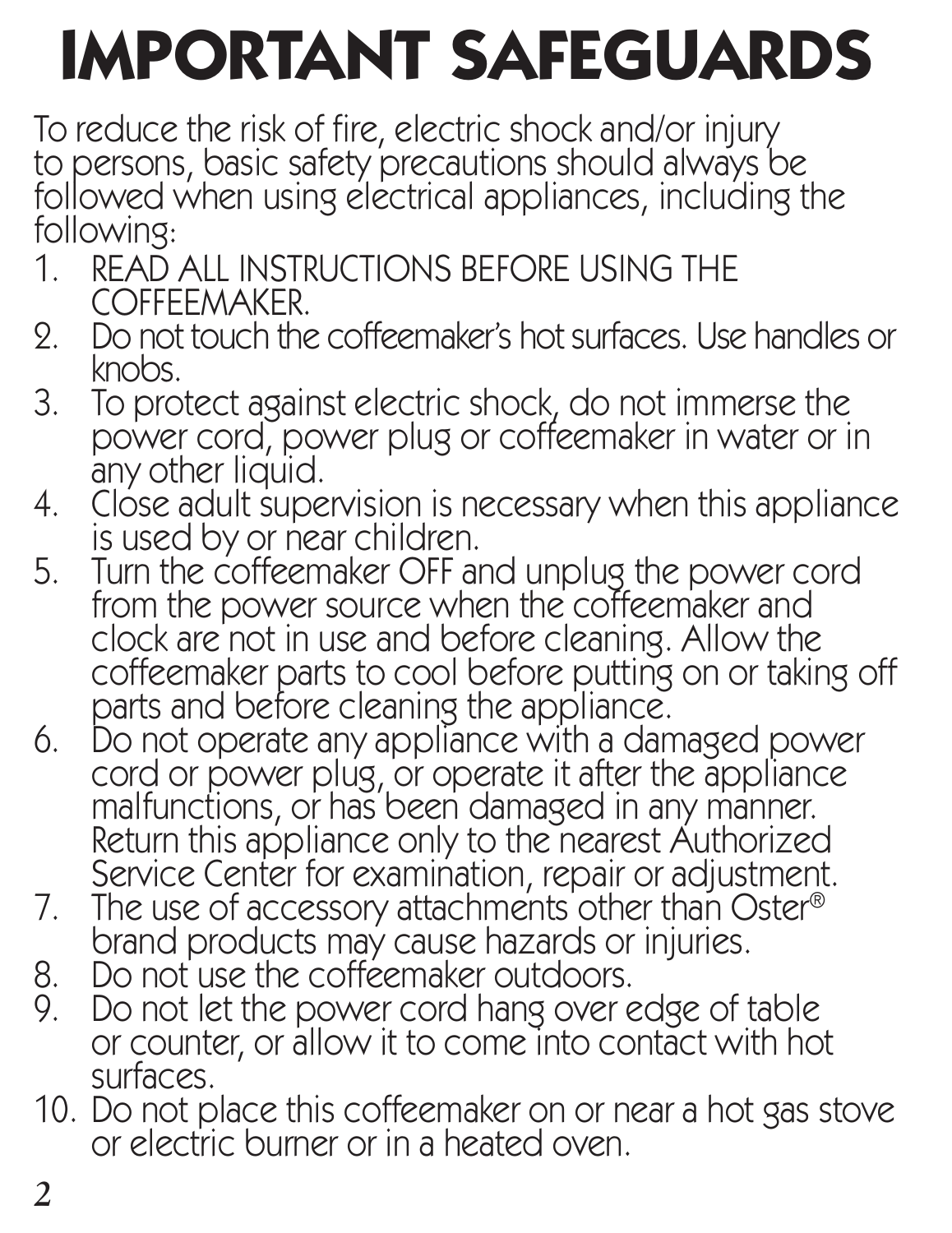- 11. To disconnect the coffeemaker, turn it OFF, then remove
- 12. Place the appliance on a hard, flat, level surface to avoid<br>interruption of airflow underneath the coffeemaker.
- 13. This coffeemaker is designed for household use only.<br>14. Do not use appliance for other than intended use.
- 

 **WARNING!** To reduce the risk of fire or electric shock, do not remove any service covers. There are no user serviceable parts inside the coffeemaker. Only authorized personnel should repair the coffeemaker. Please read ALL of the instructions in this manual

carefully before you begin to use this appliance. Proper care and maintenance will ensure a long life and a trouble-free operation for this appliance. Please save these instructions and refer to them for cleaning and care tips.

# **SAVE THESE INSTRUCTIONS**

## **INTRODUCTION**

Welcome and congratulations on the purchase of your new Oster® Coffeemaker. Your new EJX Series coffeemaker will wake up with you in the morning and provide you breaks and treats during your hectic daily activities. How you enjoy your Oster® Coffeemaker is up to you!

## **DECANTER USE AND CARE**

Follow the instructions below to reduce or eliminate the chance of breaking the glass decanter:

- This decanter is designed for use with your Oster® coffeemaker and therefore must never be used on a range top or in any oven, including a microwave oven.
- Do not set a hot decanter on a wet or cold surface.
- *2 3* • Do not use a cracked decanter or a decanter having a loose or weakened handle.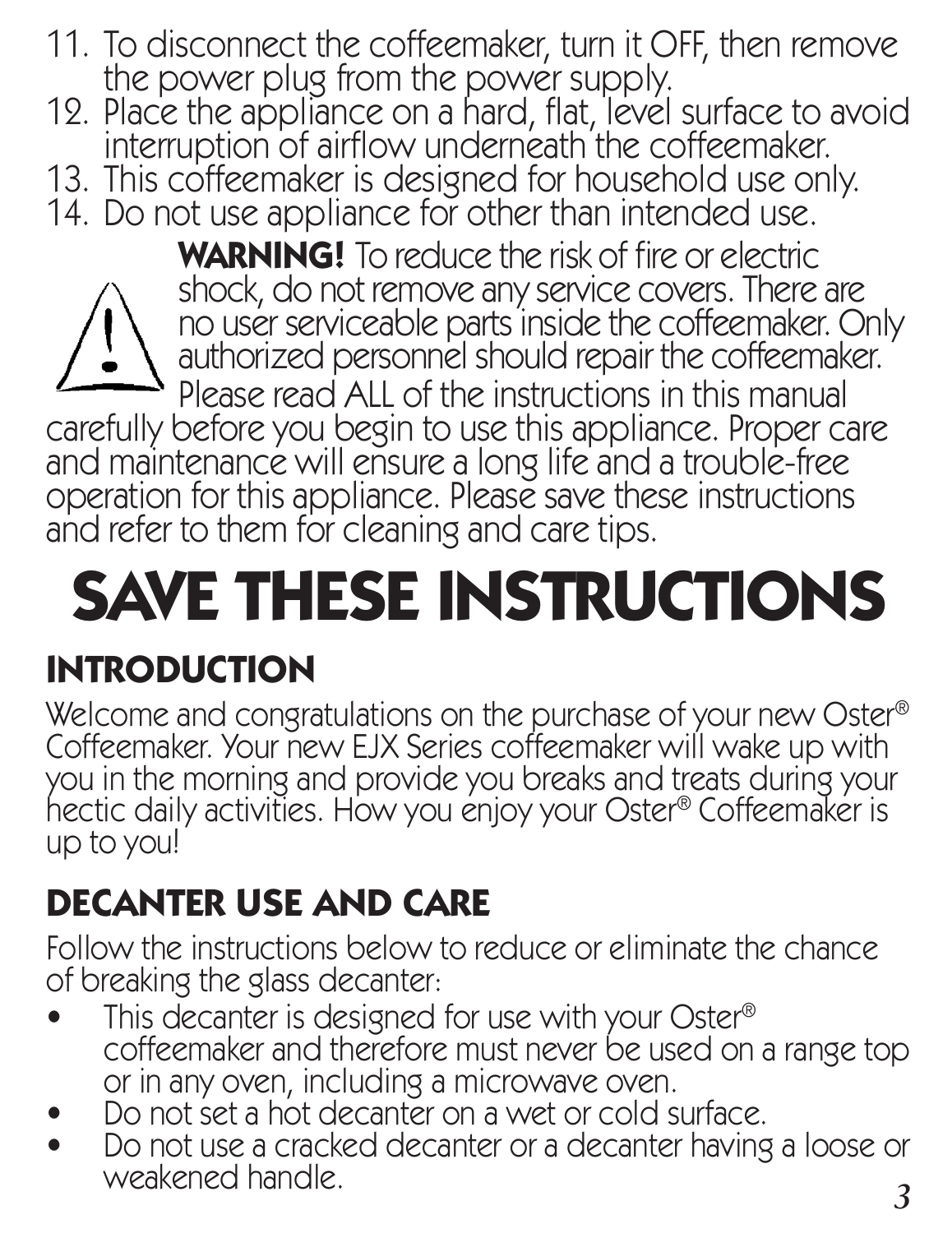- Do not clean the decanter with abrasive cleaners, steel wool pads or other abrasive materials.
- Discard the decanter immediately if it is ever boiled dry.
- Protect the decanter from sharp blows, scratches or rough handling.

## **SPECIAL CORD SET INSTRUCTIONS**

- 1. A short power supply cord is provided to reduce the hazards resulting from a person or pet becoming entangled in, or tripping over, a longer cord.
- 2. An extension cord may be purchased and used if care is exercised in its use.
- 3. If an extension cord is used, the marked electrical rating of the extension cord must be at least 10 amps and 120 volts. The resulting extended cord must be arranged so that it will not drape over a countertop or tabletop where it can be pulled on by children or tripped over accidentally.
- 4. This appliance has a polarized plug (one blade is wider than the other). To reduce the risk of electric shock, this plug will fit in a polarized outlet only one way. If the plug does not fit fully in the outlet, reverse the plug. If it still does not fit, contact a qualified electrician. Do not modify the plug in any way.
- 5. You can customize the length of the power cord so that it is the exact length you desire. To increase the length of the power cord: grasp the power cord (not the power plug) and gently lift it out of the slot, then pull it away from the coffeemaker. To decrease the length of the power cord: Grasp the power cord (not the power plug), lift it out of the slot and gently feed it into the coffeemaker. Lock the cord in the slot when finished.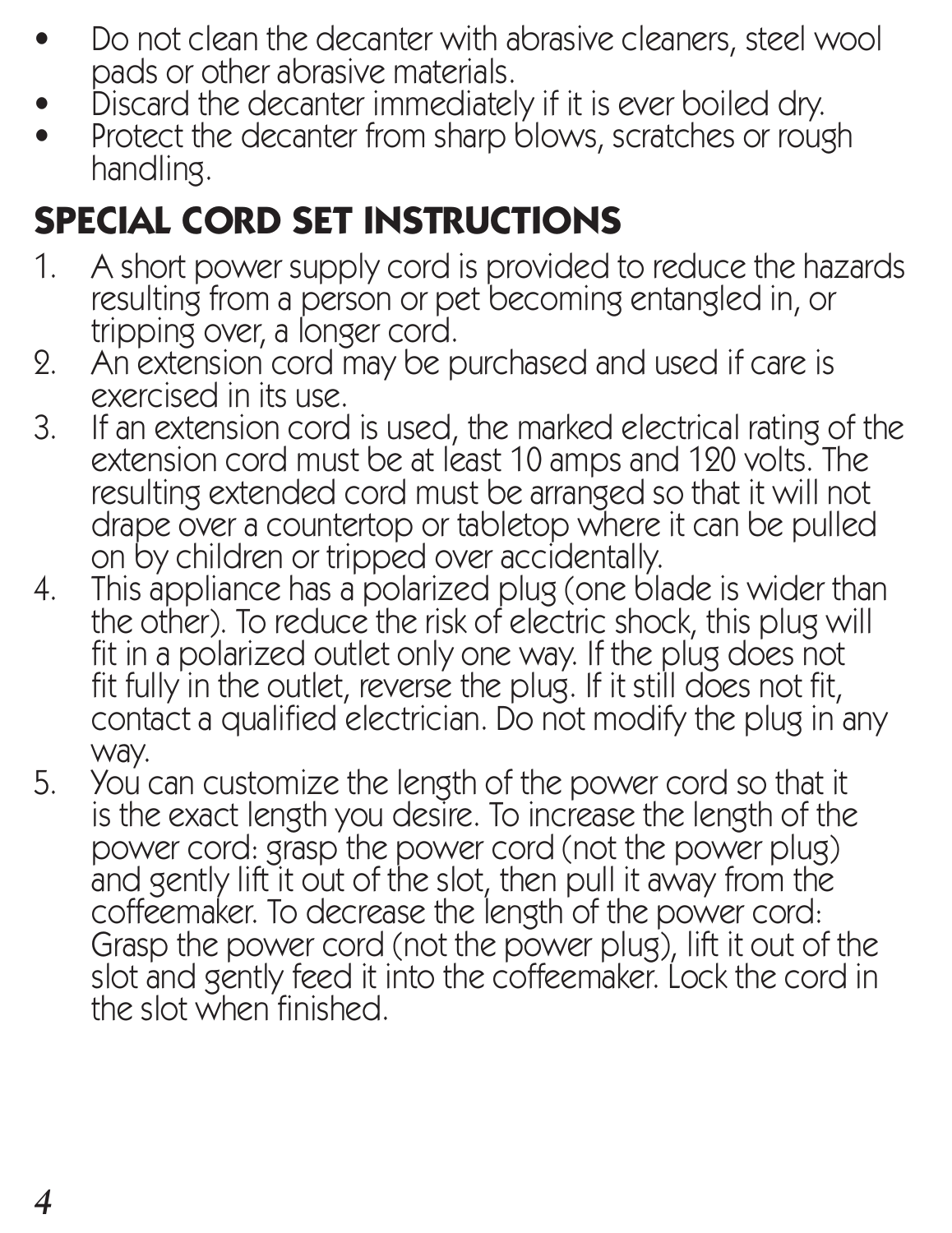## **TABLE OF CONTENTS**

| Clean Your Coffeemaker Before Using the First Time9 |  |
|-----------------------------------------------------|--|
| Setting The Clock and Delay Brew Time10             |  |
|                                                     |  |
| • Suggested Coffee Measurement Chart                |  |
| • Adding Water and Ground Coffee                    |  |
|                                                     |  |
|                                                     |  |
| Cleaning and Maintaining Your Coffeemaker16         |  |
| Troubleshooting Your Oster® Coffeemaker19           |  |
|                                                     |  |
|                                                     |  |





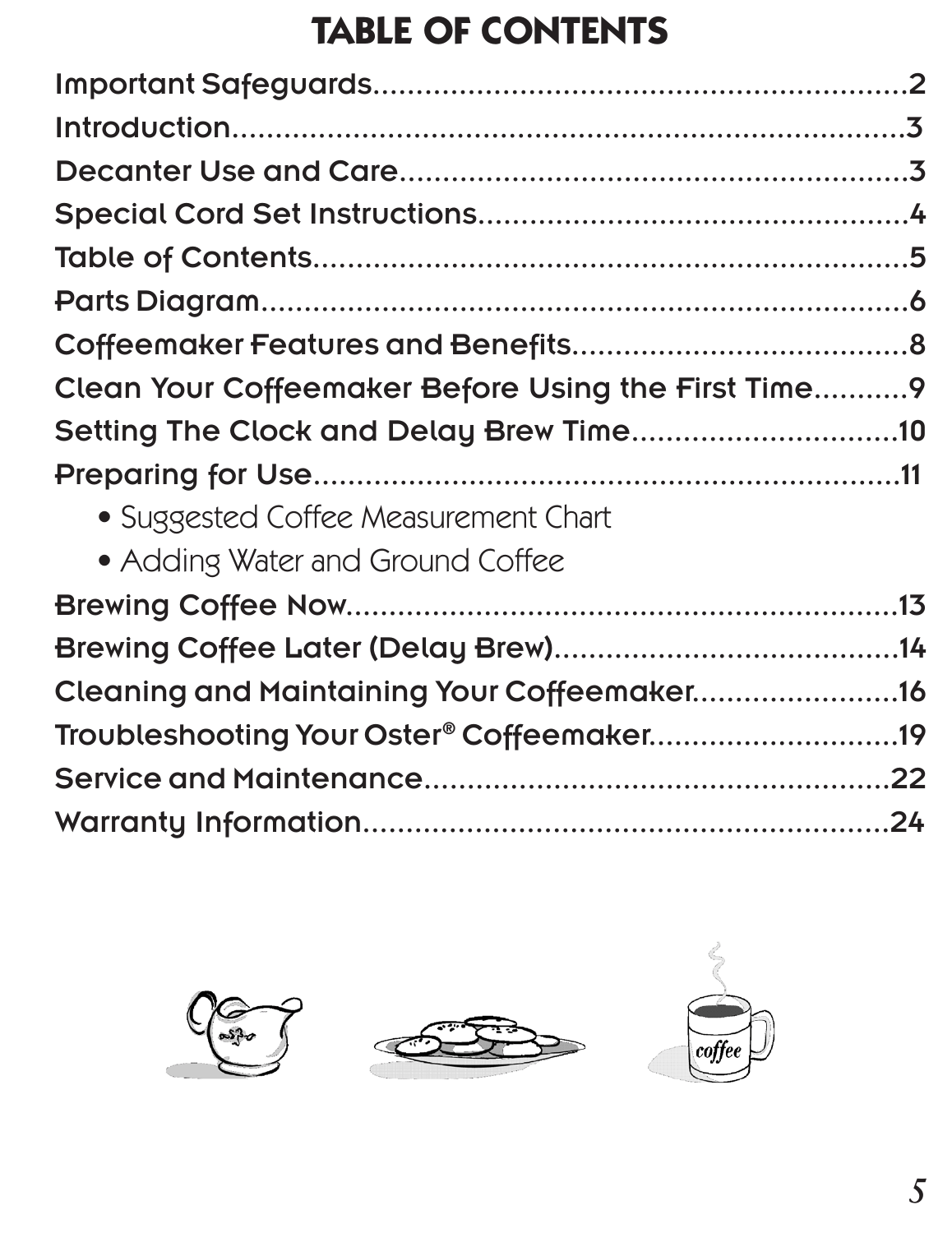#### **PARTS DIAGRAM**



9. Pour Through Reservoir Lid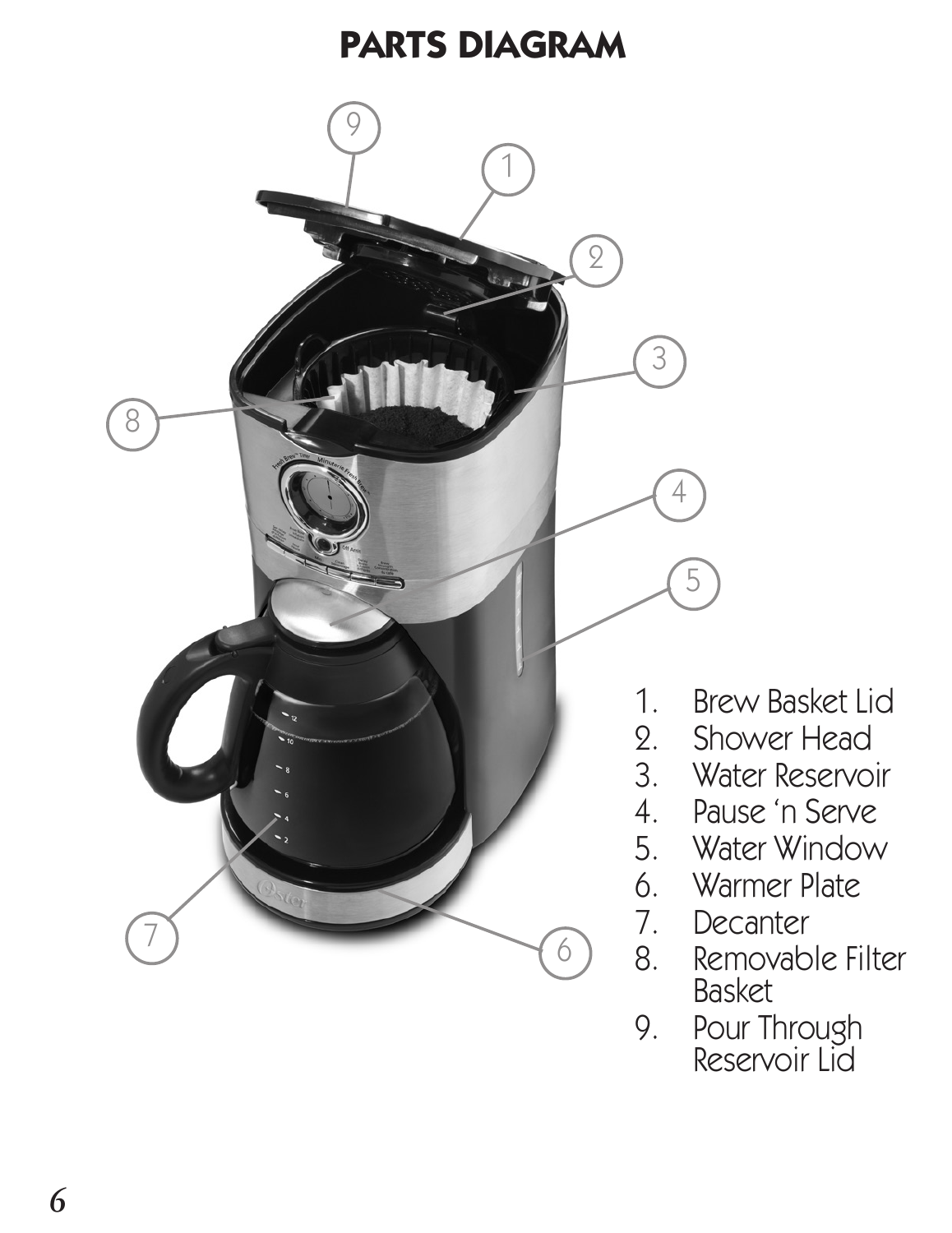## **CONTROL PANEL**

- **a.** Clock Display / Fresh Brew™ Timer Display Button
- **b.** Clock Display / Fresh Brew™ Timer Display Button
- c. Brew Strength Button
- d. Delay Brew Button
- e. Clean Cycle Button
- f. Minute Button
- g. Hour Button
- **h.** Set Delay Button<br>**i.** Brew Now/OFF F
- Brew Now/OFF Button

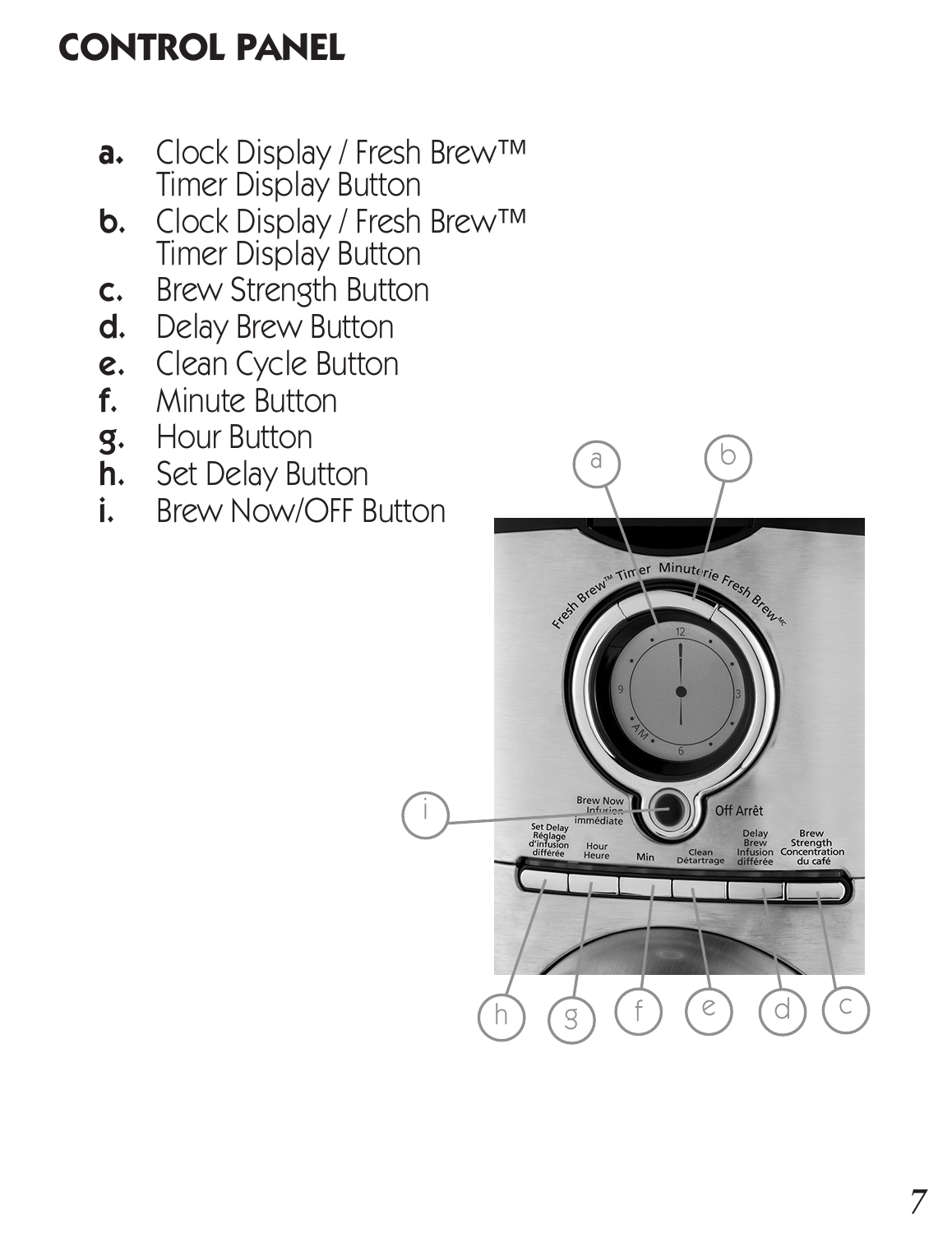## COFFEEMAKER FEATURES AND BENEFITS

Your new Oster® coffeemaker has the following features:

- **Brewing Capacity**  $-12$  cups  $-$  Glass decanter series.
- **Removable Filter Basket** The filter basket lifts out for fast and easy cleaning and filling.
- Pause 'n Serve Can't wait for the coffee to finish brewing? The Pause 'n Serve feature allows you up to 30 seconds to pour a cup of coffee while the coffeemaker is still brewing. Carefully remove the decanter and the Pause 'n Serve feature will be automatically activat ed, temporarily stopping the flow of coffee into the decanter.
- **Water Window** Show amount of water in the reservoir for accurate filling.
- Non-Stick Warming Plate This feature allows you to keep your coffee hot after brewing. The non-stick attribute prevents the decanter from sticking to the surface of the warming plate.
- **Brew Strength Selector** Adjusts the brewing time to create a more full-flavored coffee.
- Cord Storage Safely stores excess cord to keep your countertop neat.
- **Two-Hour Auto Shut-Off** Keeps your coffee hot for two hours, then automatically shuts off.
- Programmable Controls:
	- **Clock** The clock serves as a handy kitchen clock and allows you to set the Delay Brew feature and functions as the FRESH BREW™ TIMER feature.
	- $-$  Fresh Brew™ Timer feature Lets you know how long your coffee has been waiting for you.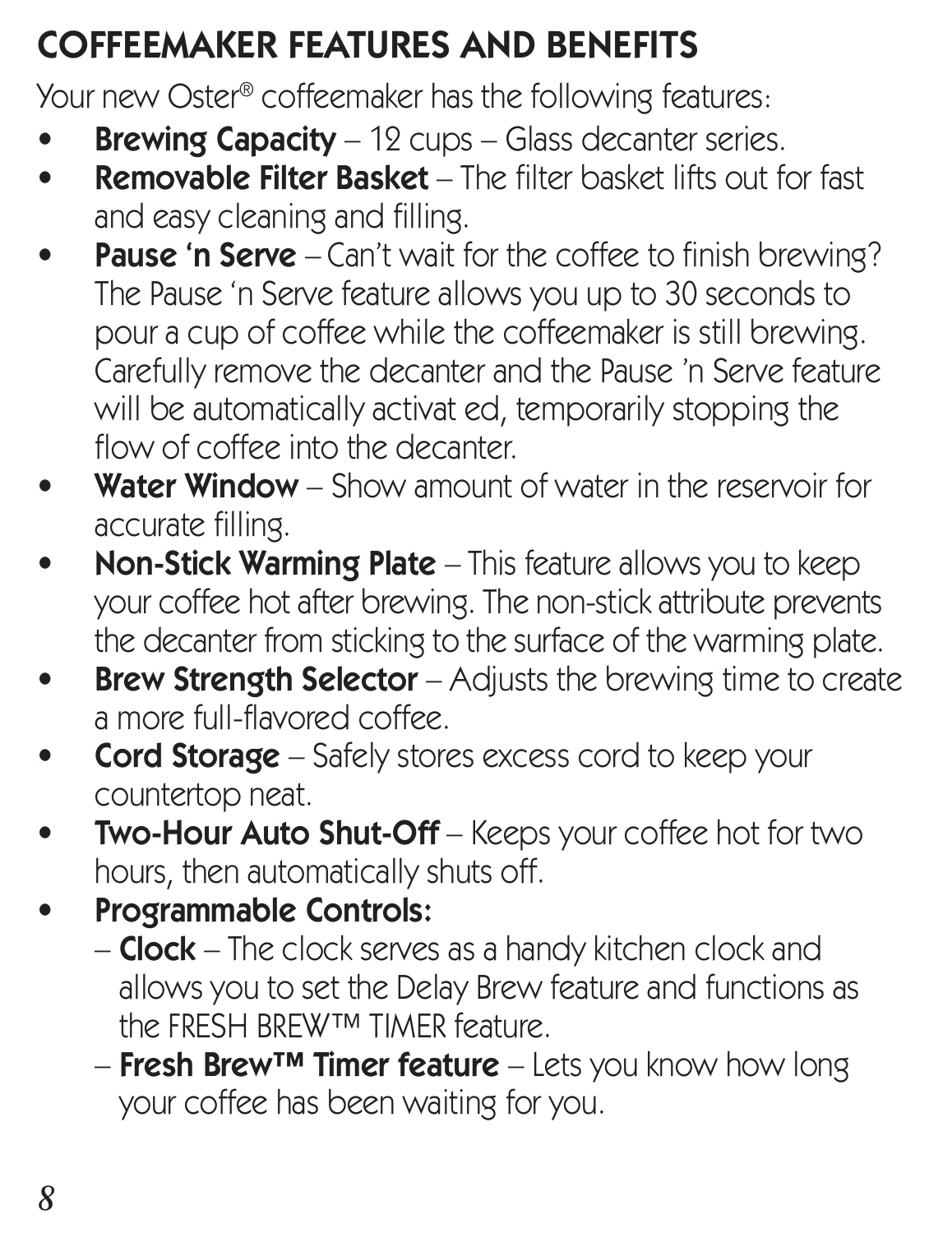- **Delay Brew** Would you like to wake up to a fresh pot of coffee? The timer allows you to preset when you would like the coffeemaker to automatically begin brewing your coffee, up to 24 hours in advance.
- **Special Cleaning Cycle** Enables you to easily maintain and clean mineral deposits from your coffeemaker.

**NOTE:** If you have selected any of the operating functions, the coffeemaker will act upon the last operation selected if the power is restored within 10 seconds after a power outage.

## CLEAN YOUR COFFEEMAKER BEFORE USING THE FIRST TIME

Make sure your first cup of coffee is as good as can be by cleaning your Oster® Coffeemaker before its first use. Just follow these simple steps:

- 1. Wash the decanter, decanter lid and the filter basket in a mixture of mild detergent and water. Rinse each thoroughly (please refer to the parts diagram listed above).
- 2. Replace all the parts and close the lid. Then, run a brew cycle with water only, without adding coffee and coffee filter.
- 3. When brewing is complete, turn your coffeemaker off, discard the water in the decanter and rinse the decanter, decanter lid, and filter basket.

Your coffeemaker is now ready to use. Enjoy it!

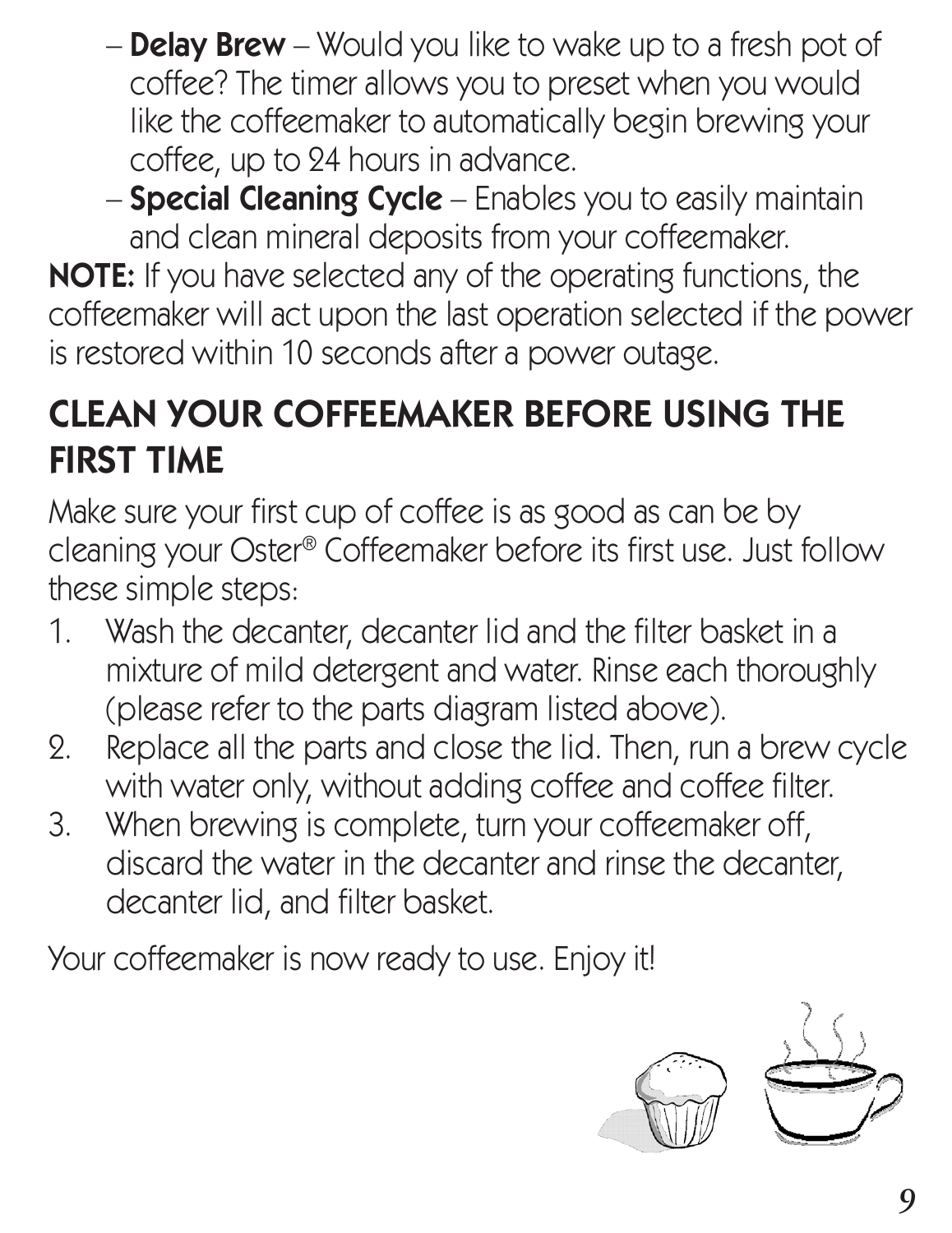## SETTING THE CLOCK AND DELAY BREW TIME

#### To Set the Clock:

- 1. Plug the power cord into a standard electrical outlet. The clock will flash on the control panel to indicate that the time has not been set yet.
- 2. Press and hold the HOUR and MINUTE buttons until you reach the current time. The AM or PM indicator will light at the bottom of the display (Figures 1 and  $\tilde{2}$ ).

The clock is now set!

NOTE: Pressing any button before setting the clock will cause the clock to start keeping time from 6:00 a.m. You must set the clock if you want to use the Delay Brew feature.

#### To Set the Delay Brew Time:

While the display is in the clock mode, simply press the SET DELAY button (Figure 3) and, while the

DELAY BREW time is flashing, set the brew time by pressing the HOUR and MINUTE buttons. The AM or PM indicator will light at the bottom of the clock display. (Figure 4)

Within a few seconds the display will change to the current time.

The Delay Brew Time is now set!

NOTE: To activate the DELAY BREW cycle, see the "Brewing Coffee Later" section.

To check the programmed time, push the SET DELAY button. The display will show the time you have programmed the coffee to brew. If you press the SET DELAY button again or wait a few seconds, the display will switch back.









Figure 4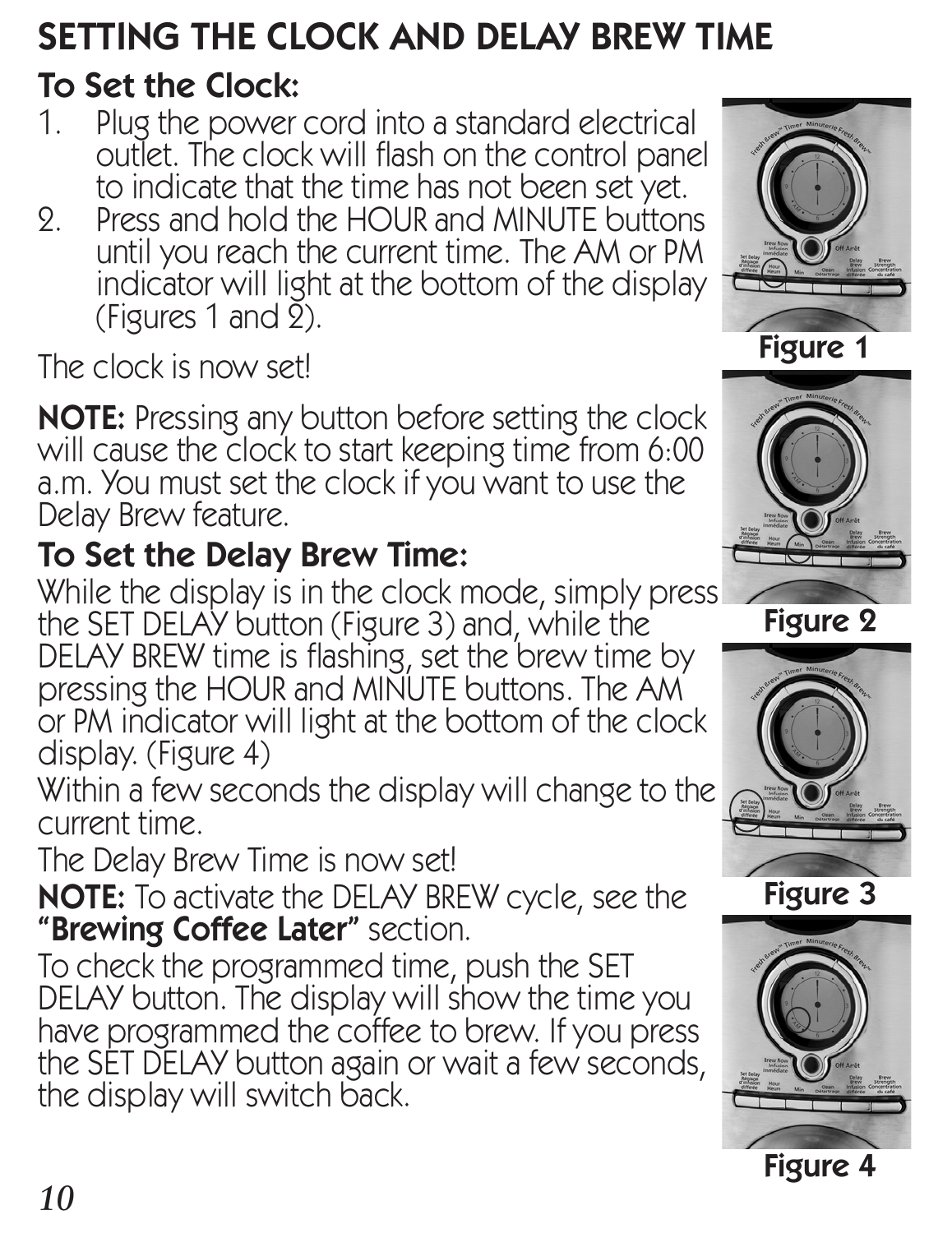## PREPARING FOR USE

#### Selecting and Measuring Ground Coffee

For best results, use a level tablespoon for ground coffee measurement. Make sure you use medium grind coffee for a perfect brew.

#### A. Suggested Coffee Measurement Chart

| <b>To Brew</b>                                                                                                                        | <b>Ground Coffee</b> |  |
|---------------------------------------------------------------------------------------------------------------------------------------|----------------------|--|
| 12 Cups                                                                                                                               | 9 tbsp.              |  |
| 10 Cups                                                                                                                               | 7.5 tbsp.            |  |
| 8 Cups                                                                                                                                | 6.5 tbsp.            |  |
| 6 Cups                                                                                                                                | 4.5 tbsp.            |  |
| 4 Cups                                                                                                                                | 3 tbsp.              |  |
| 1 level tablespoon $(tbsp) = 5$ gr./0.17 oz.<br>$1 cup = 5 fl. oz. of be we do coffee$<br>Use more or less coffee to suit your taste. |                      |  |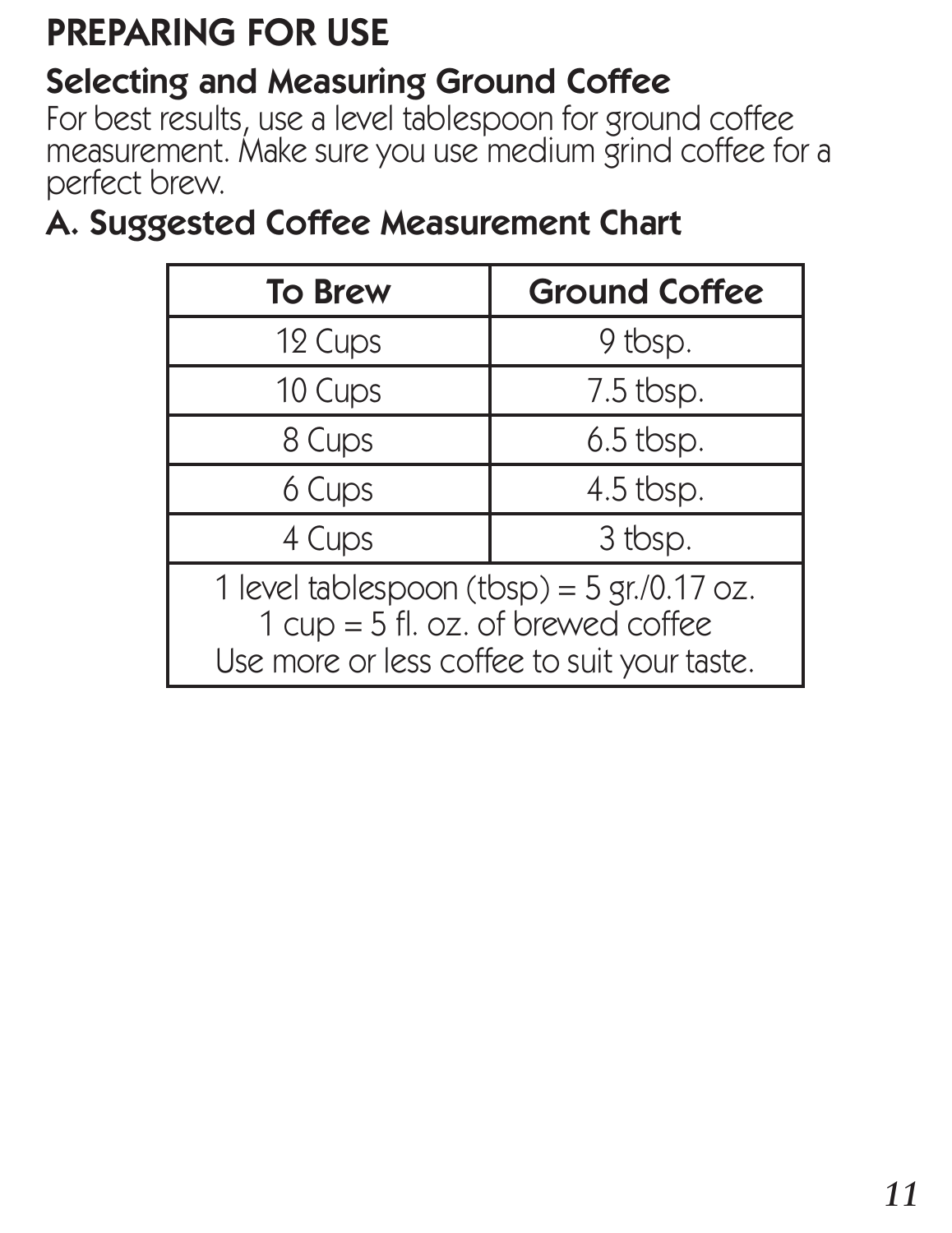#### B. Adding Water and Ground Coffee

- 1. Open the brew basket lid. For your convenience, you can lift out the removable filter basket.
- 2. Place a 10-12 cup paper basket-style filter or a permanent filter into the removable filter basket (Figure 5). NOTE: If using paper filters, it is important



that the sides of the filter fit flush against the side of the filter basket. If filter collapse occurs, dampen the filter before placing in the filter basket and adding ground coffee and water. Figure 5

- 3. Add the desired amount of coffee and gently shake to level the coffee. See the Suggested Coffee Measurement Chart.
- 4. Be sure the removable filter basket is properly centered and all the way down in the brew basket and close the lid.
- 5. Fill the decanter with cold, fresh water to the desired capacity (1 cup equals 5 ounces) For easy and accurate filling, the water markings on the glass decanter and on the dual water windows show the amount of water needed to make the corresponding desired number of cups. Do not fill past the "12 cup MAX line" or water will flow out of the overfill hole in the back of the coffeemaker. The amount of coffee brewed will always be slightly less than the amount of water poured in the water reservoir. This is due to the minimum absorption of water by the coffee grounds.
- 6. Lift the pour through reservoir lid and pour the water into the water reservoir. Close the lid and place the empty decanter onto the warmer plate.

**NOTE:** Make sure the decanter is fully placed on the warming plate or the water and the grounds will overflow from the filter basket. An overflow may cause personal injury or damage to property.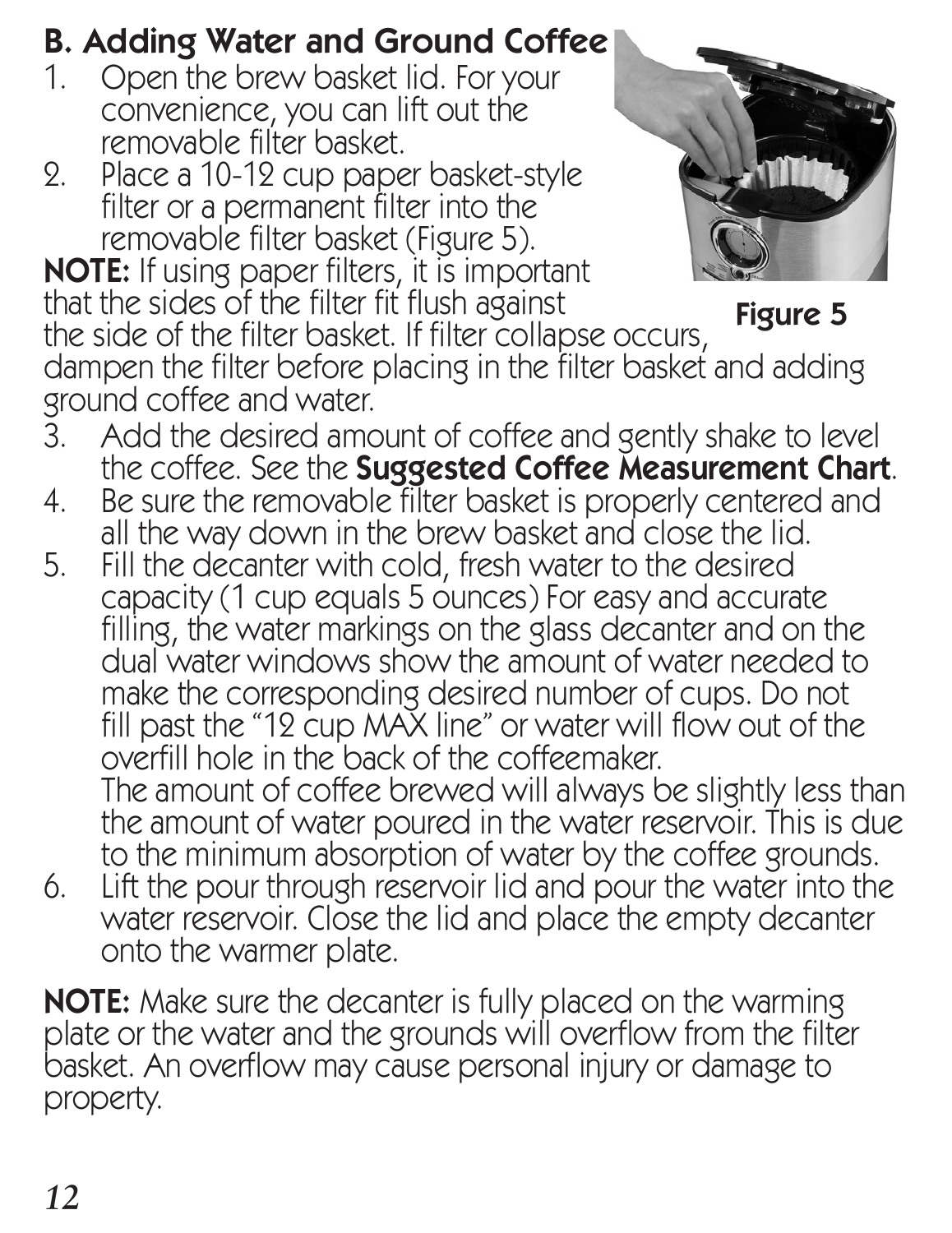

**CAUTION!** To reduce the risk of damaging the decanter and/or the risk of personal injury, do not add cold water to the decanter if the decanter is already hot. Allow the decanter to cool before using.

## **BREWING COFFEE NOW**

- 1. After completing the steps in the **Adding** Water and Coffee section and with the glass decanter and the filter basket securely in place, turn the coffeemaker on by pressing the BREW NOW button once. The BREW NOW blue light will turn on to signal that the coffeemaker is on and brewing (Figure 6).
- 2. To enjoy a more full flavored cup of coffee, press the Brew Strength button once. The STRONG Brew Strength amber light will turn on. The coffeemaker will remain in the Brew Strength you have selected until you change it back to REGULAR strength by pressing the Brew Strength button or until you unplug the machine (Figure 7).





Figure 7

3. After the used coffee grounds have cooled, carefully remove the filter basket and discard them.

NOTE: The shower head cover is hot after brewing. Always allow the coffeemaker to cool down before cleaning.

- 4. Prior to making a second pot of coffee, turn the coffeemaker off. This will reset the FRESH BREW™ TIMER feature. To turn the coffeemaker off, press the BREW NOW/OFF button all lights will turn off.
- 5. Make sure the decanter is empty before starting to brew coffee.
- 6. Be sure to turn your coffeemaker off when no longer using it.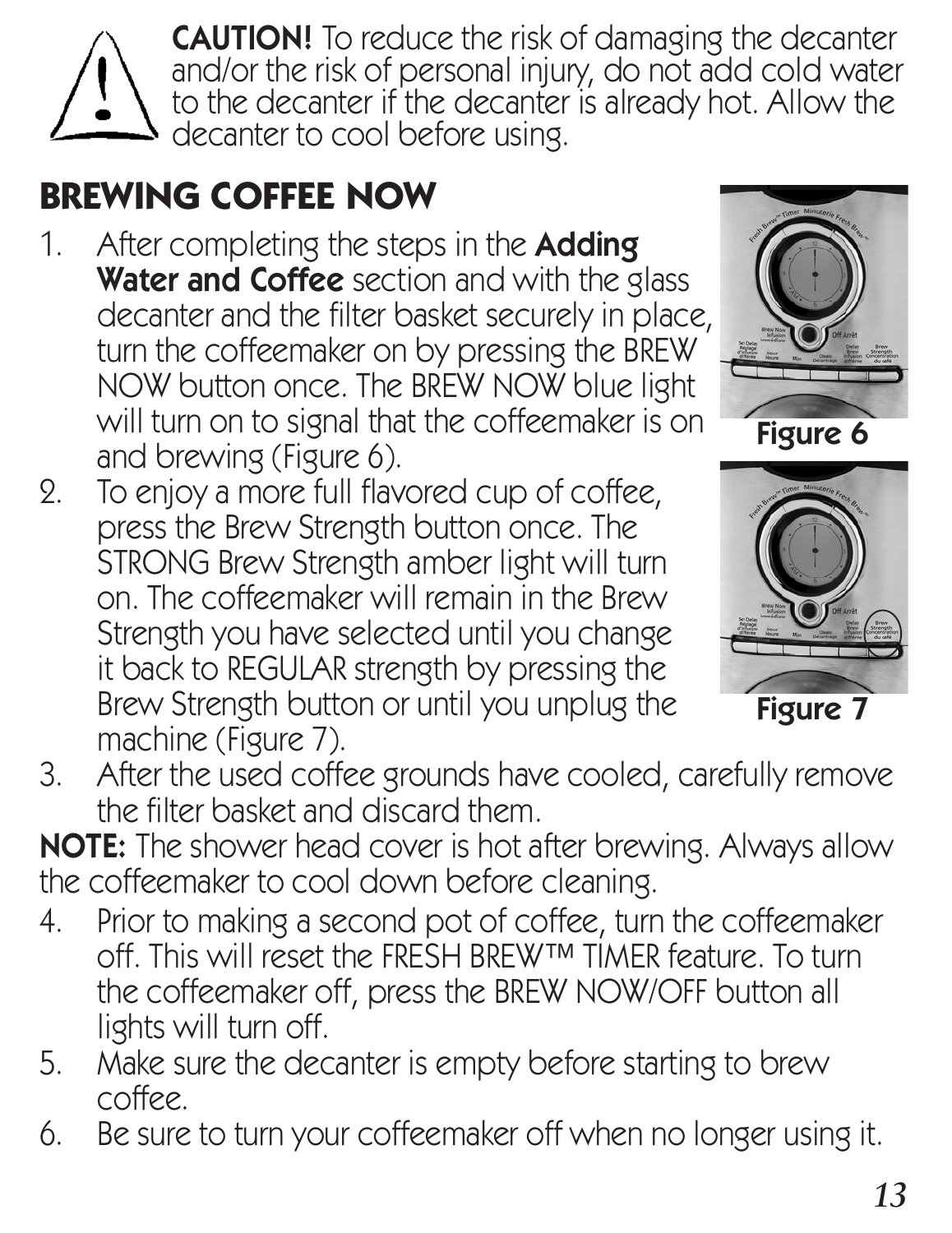#### The Fresh Brew™ Timer Feature

The FRESH BREW™ TIMER feature lets you know how long your coffee has been waiting for you. At the start of the brew cycle, the FRESH BREW™ TIMER feature will automatically be activated. Press the FRESH BREW™ TIMER button once (Figure 8) and the clock time will change to show the amount of time that has passed since brewing completed. Push again to display current time.



Figure 8

NOTE: The BREW NOW blue light must be on for the FRESH BREW™ TIMER feature to operate. The time and delay brew time cannot be set when the fresh brew time is displayed.

## BREWING COFFEE LATER

- 1. You must first set the time for when you would like the coffeemaker to begin brewing your coffee as described in Setting the Clock and the Delay Brew Timer section.
- 2. Prepare your coffeemaker as described in **Adding Water and** Ground Coffee section.
- 3. To activate DELAY BREW and program your coffeemaker to brew coffee at a later time, press the DELAY BREW button (Figure 9). The blue DELAY BREW light will turn on. The coffeemaker is now set to automatically brew coffee at the pre-set later time. At this time the brew strength light will turn on. You can select the strength that you desire by pressing the BREW STRENGTH button. (Amber for STRONG, white for REGULAR)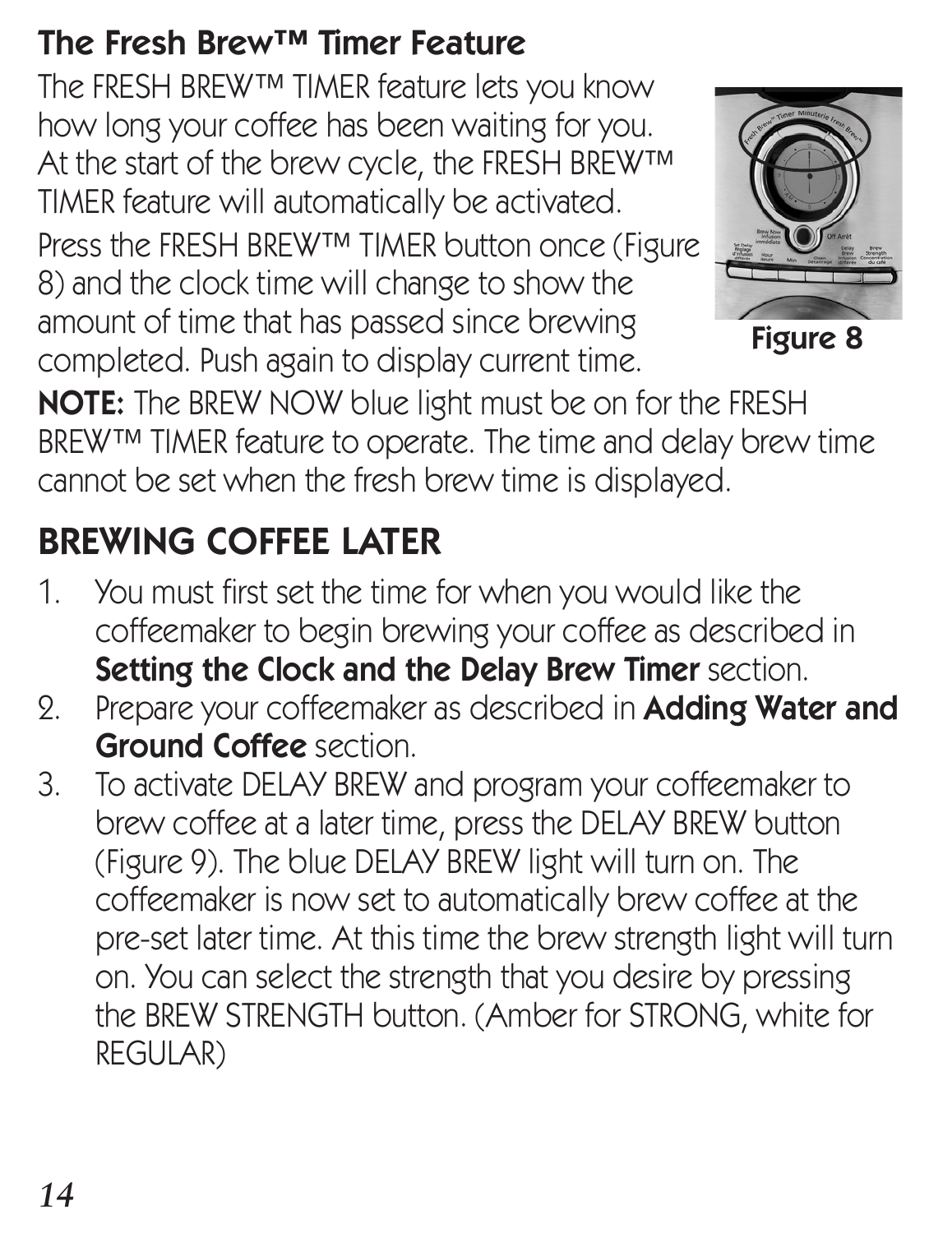- 4. At the pre-set time, the blue BREW NOW light will turn on and the DELAY BREW blue light will turn off, indicating the brewing has started in the selected brew strength. The FRESH BREW™ TIMER feature will start
- 5. The coffeemaker warmer plate will keep your coffee hot for 2 hours and then automatically turn off. Thermal models will turn off at the end of the brew cycle.

As a safety feature, your coffeemaker will NOT start again automatically the next day. If you want your coffee to brew at the same time the following day, simply add a new filter, coffee and water and set DELAY BREW, by repeating Steps 2 and 3 above.

To cancel DELAY BREW: Press the DELAY BREW button until all lights turn off (Figure 9).

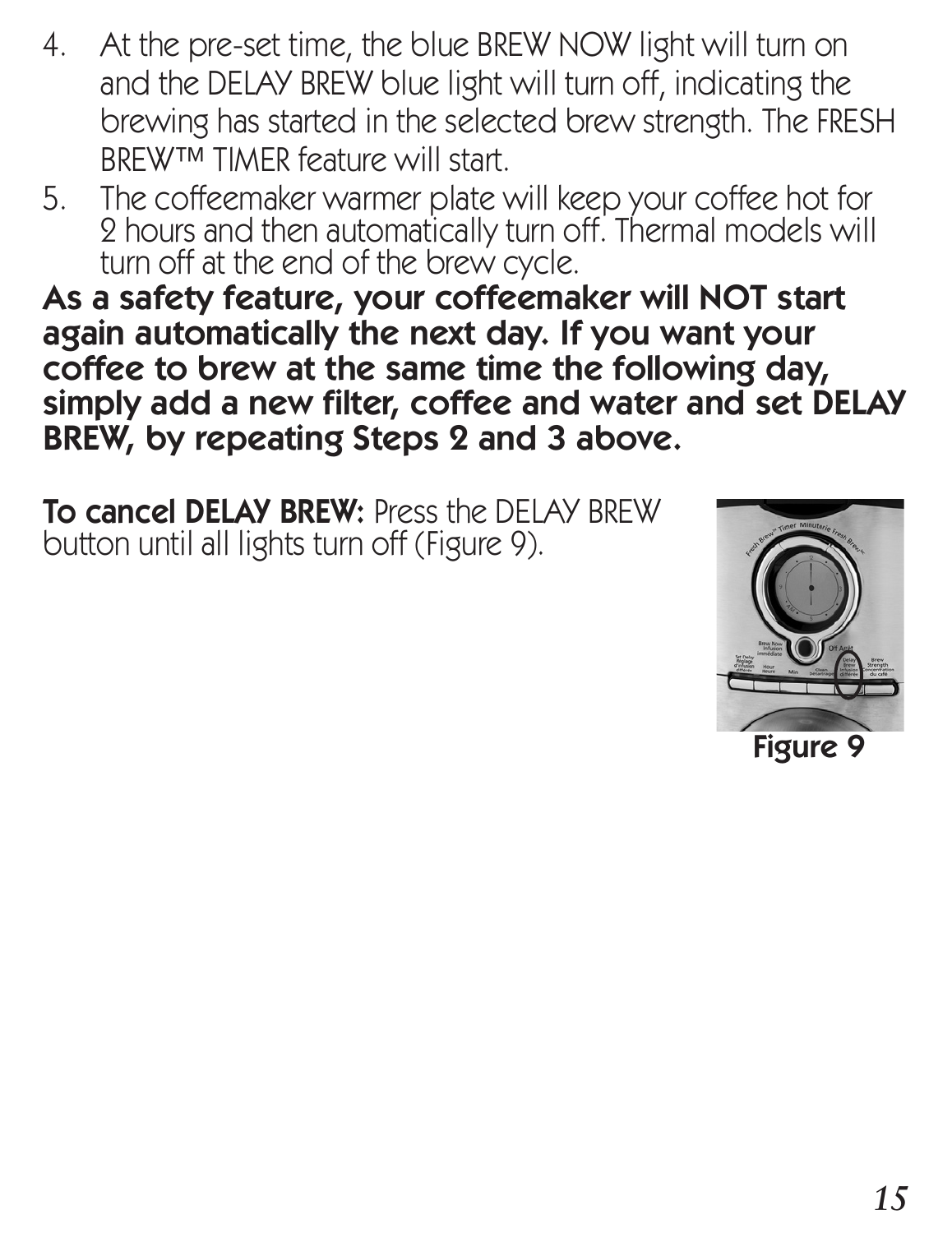## **CLEANING AND MAINTAINING YOUR COFFEEMAKER**

#### Daily Cleaning

Always unplug the coffeemaker and allow to cool before cleaning.

Remove the filter basket, decanter and decanter lid and wash them in a solution of hot water and mild liquid soap.

Never use abrasive cleansers, steel wool pads or other abrasive materials. Dishwasher top rack safe parts: glass decanter and lid and filter basket.



CAUTION! Never immerse the coffeemaker itself in water, in any other liquid or place in the dishwasher.

#### Regular Cleaning and Maintenance

The red clean light will turn on to let you know that your coffeemaker needs to be cleaned. The red light will turn off after the clean cycle has been completed.

## Decalcifying your Oster® Coffeemaker

Minerals (calcium/limestone) found in water will leave deposits in your coffeemaker and affect its performance. It's recommended that you regularly remove these deposits using vinegar.

- 1. Pour 4 cups or 20 fl. oz. of undiluted, white household vinegar into the water reservoir.
- 2. Place an empty 10-12 cup basket-style paper filter or permanent filter into the filter basket and close the brew basket lid.
- 3. Place the empty decanter back in the unit, centered on the warmer plate.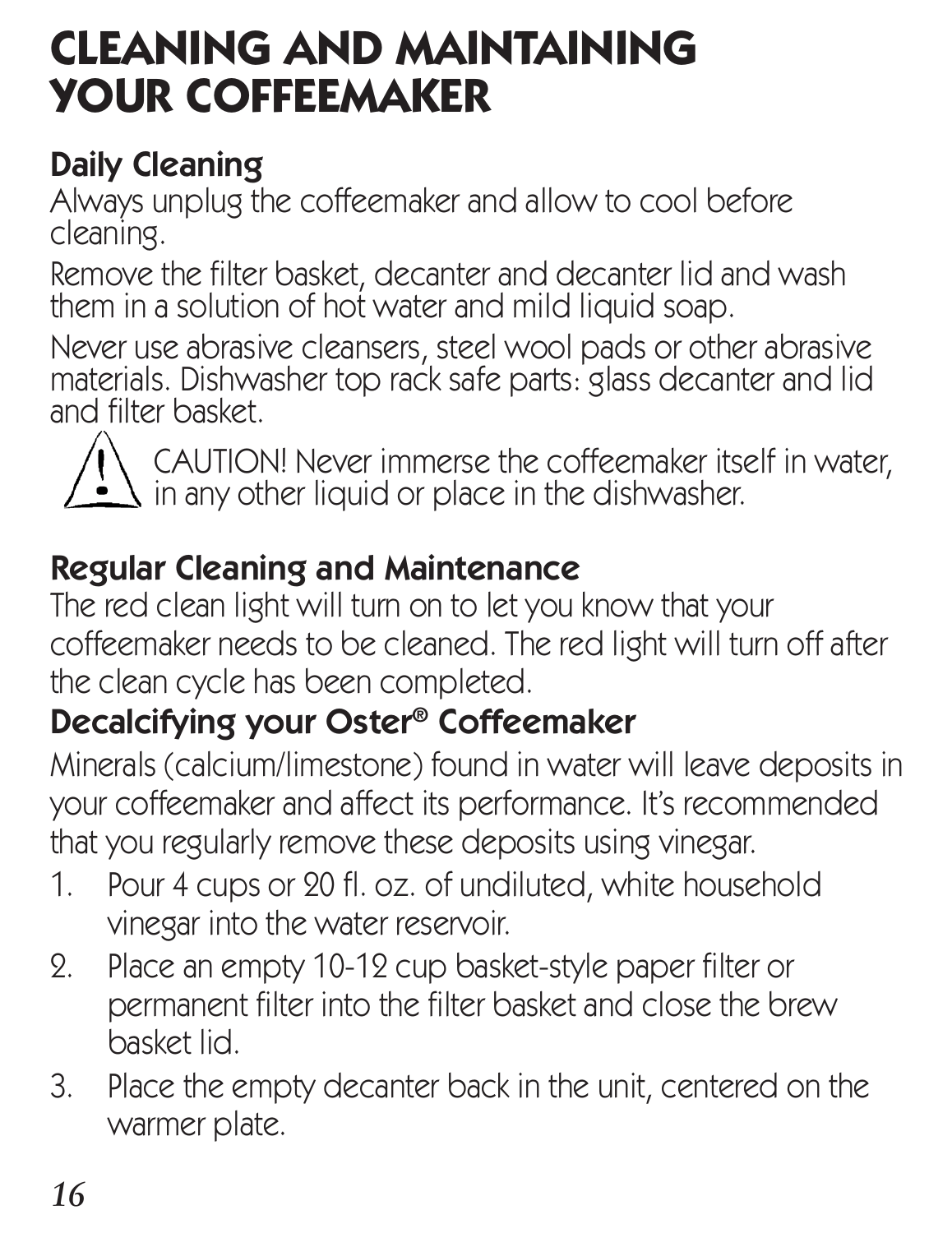4. Press the CLEAN button until the red CLEAN indicator light turns on (Figure 10). For your convenience the cleaning cycle is automatic. The entire cycle will take 45-60 minutes to complete. During the cleaning your coffeemaker will:



a. Slow brew approx. 3 cups of cleaning solution.

Figure 10

- b. Pause for 30 minutes (the CLEAN light will remain on to alert you that the process is active).
- c. After 30 minutes, your coffeemaker will brew the remainder of the cleaning solution.
- d. When complete, the CLEAN light will turn off and your coffeemaker will turn off.
- 5. Discard the cleaning solution and rinse the decanter thoroughly with clean water.
- 6. Fill the water reservoir with clean, fresh water.
- 7. Place the empty decanter back on the coffeemaker, centered on the warming plate.
- 8. Remove and discard the paper filter used during the cleaning cycle. If a permanent filter was used during cleaning, remove it and rinse it thoroughly before replacing it in the filter basket.
- 9. Begin brewing and allow the full brew cycle to complete.
- 10. Repeat steps 5 through 9 one more time.

Your coffeemaker is now clean and ready to brew the next pot of delicious, hot coffee!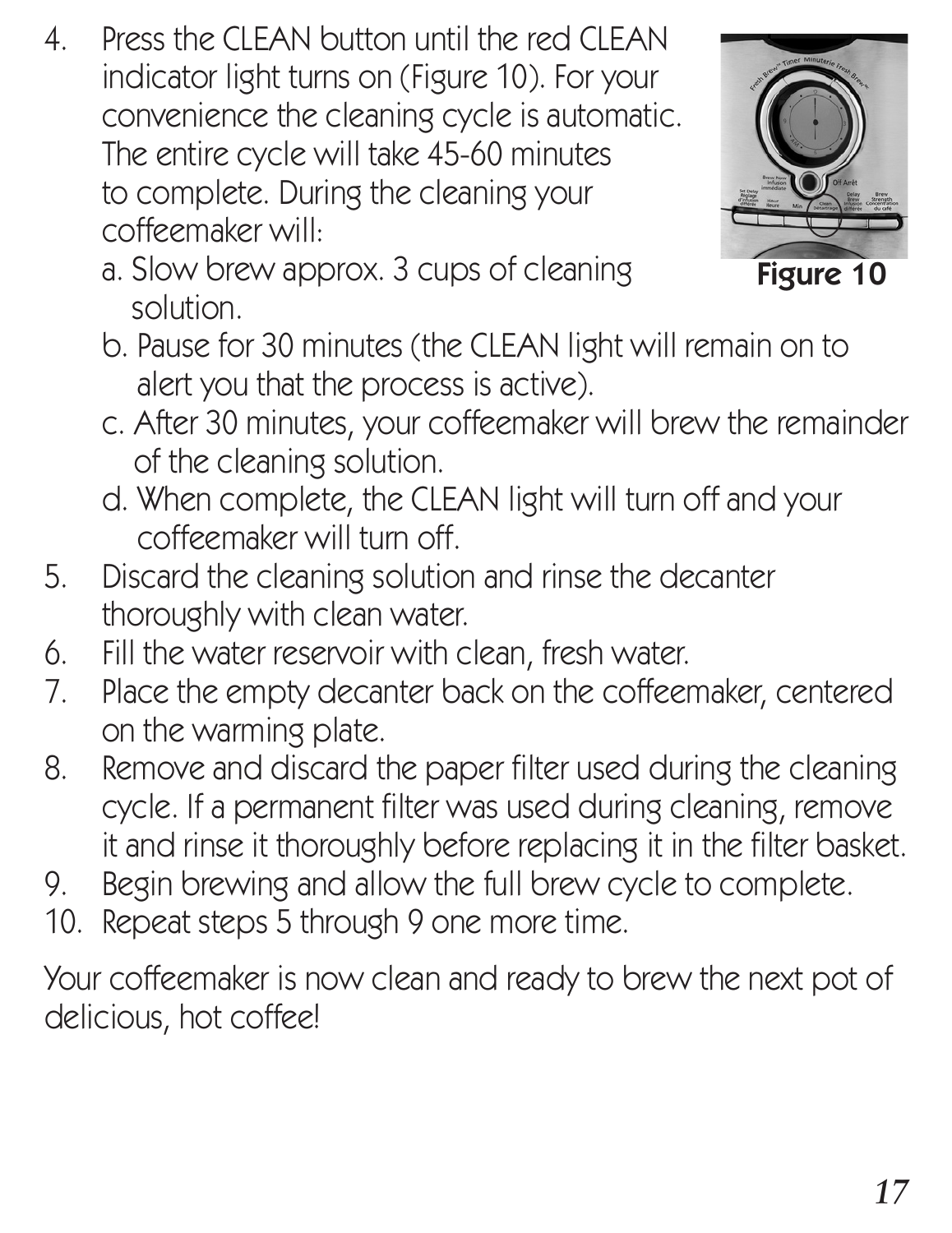|                               | <b>Suggested Decalcifying Interval</b>       |  |
|-------------------------------|----------------------------------------------|--|
| Type of Water                 | <b>Cleaning Frequency</b>                    |  |
| Soft Water<br>Hard Water      | Every 80 Brew Cycles<br>Every 40 Brew Cycles |  |
| or when red light is flashing |                                              |  |

#### Cleaning the Decanter

Hard water can leave a whitish stain on the decanter, and coffee may then turn this stain brown.

To remove decanter stains:

- 1. Fill the decanter with a solution of equal parts water and vinegar and let the solution stand in the decanter for approximately 20 minutes.
- 2. Discard the solution, then wash and rinse the decanter.

Do not use harsh abrasive cleaners that may scratch the decanter, scratches may cause the decanter to break.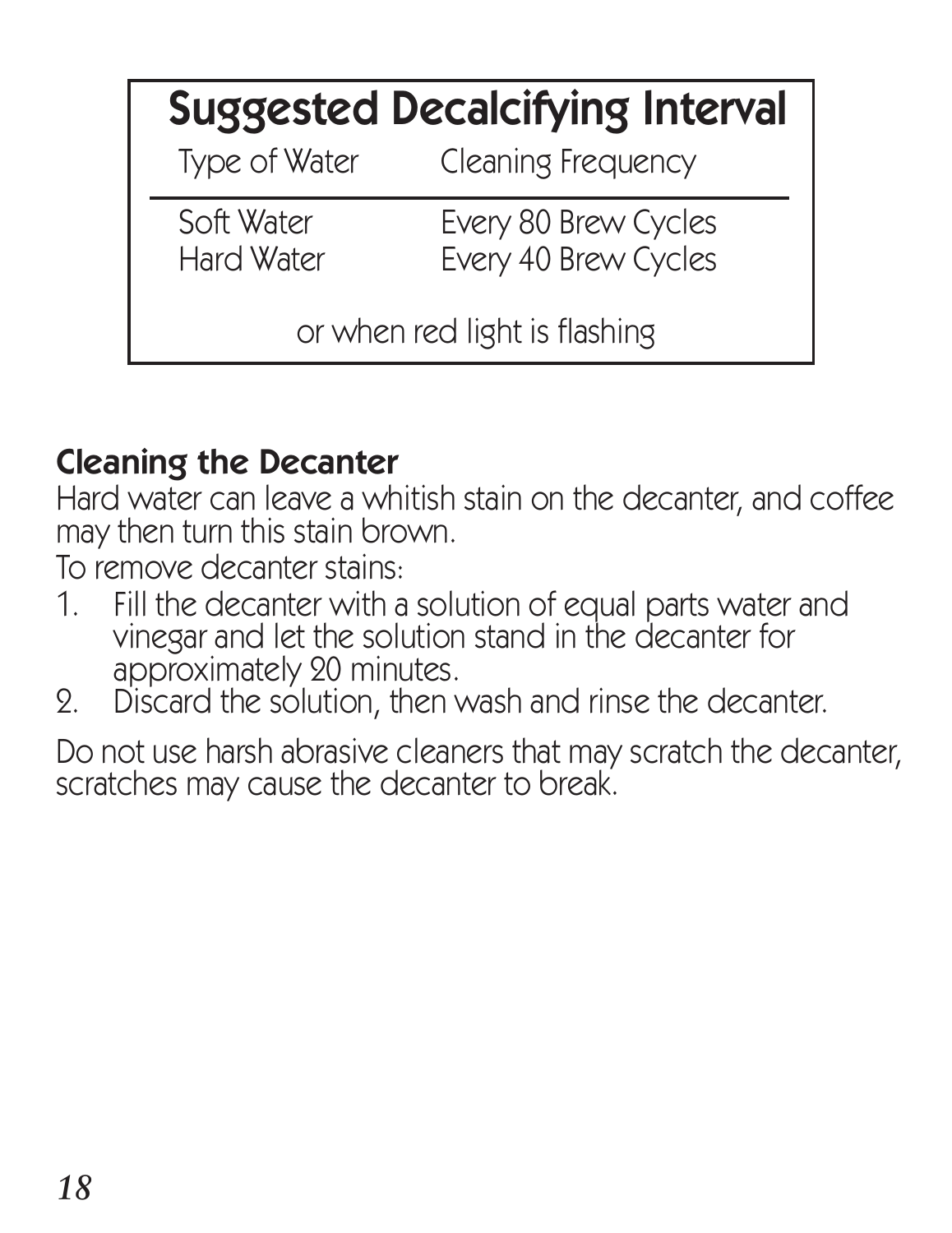## **TROUBLESHOOTING YOUR OSTER® COFFEEMAKER**

Your Oster® Coffeemaker has been carefully designed to give you many years of trouble-free service. In the unlikely event that your new coffeemaker does not operate satisfactorily, please review the following potential problems and try the steps recommended BEFORE you call an Authorized Service Center.

| <b>PROBLEM</b>                                                 | <b>POSSIBLE CAUSE</b>                                                 | <b>SOLUTION</b>                                                       |
|----------------------------------------------------------------|-----------------------------------------------------------------------|-----------------------------------------------------------------------|
| THE "BREW<br>NOW"/ON LIGHT<br><b>DOES NOT LIGHT</b><br>UP      | The appliance is<br>unplugged.                                        | PLUG UNIT IN.                                                         |
|                                                                | There's a power<br>outage.                                            | <b>WAIT FOR POWER TO</b><br><b>BE RESTORED.</b>                       |
| THE COFFEE IS<br><b>NOT BREWING</b>                            | The appliance is<br>unplugged.                                        | PLUG UNIT IN.                                                         |
|                                                                | There's a power<br>outage.                                            | <b>WAIT FOR POWER TO</b><br><b>BE RESTORED.</b>                       |
|                                                                | The water reservoir<br>is empty.                                      | <b>CHECK THE WATER</b><br>WINDOWS.                                    |
|                                                                | The filter basket<br>is not properly<br>inserted.                     | <b>INSERT FILTER BASKET</b><br><b>CORRECTLY.</b>                      |
|                                                                | The decanter is<br>not placed all<br>the way on the<br>warming plate. | <b>PLACE DECANTER</b><br><b>CORRECTLY ON</b><br><b>WARMING PLATE.</b> |
| THE<br><b>COFFEEMAKER</b><br><b>ONLY BREWS</b><br><b>WATER</b> | There are no<br>coffee grounds in<br>the filter basket.               | ADD THE DESIRED<br><b>AMOUNT OF COFFEE</b><br>to the filter.          |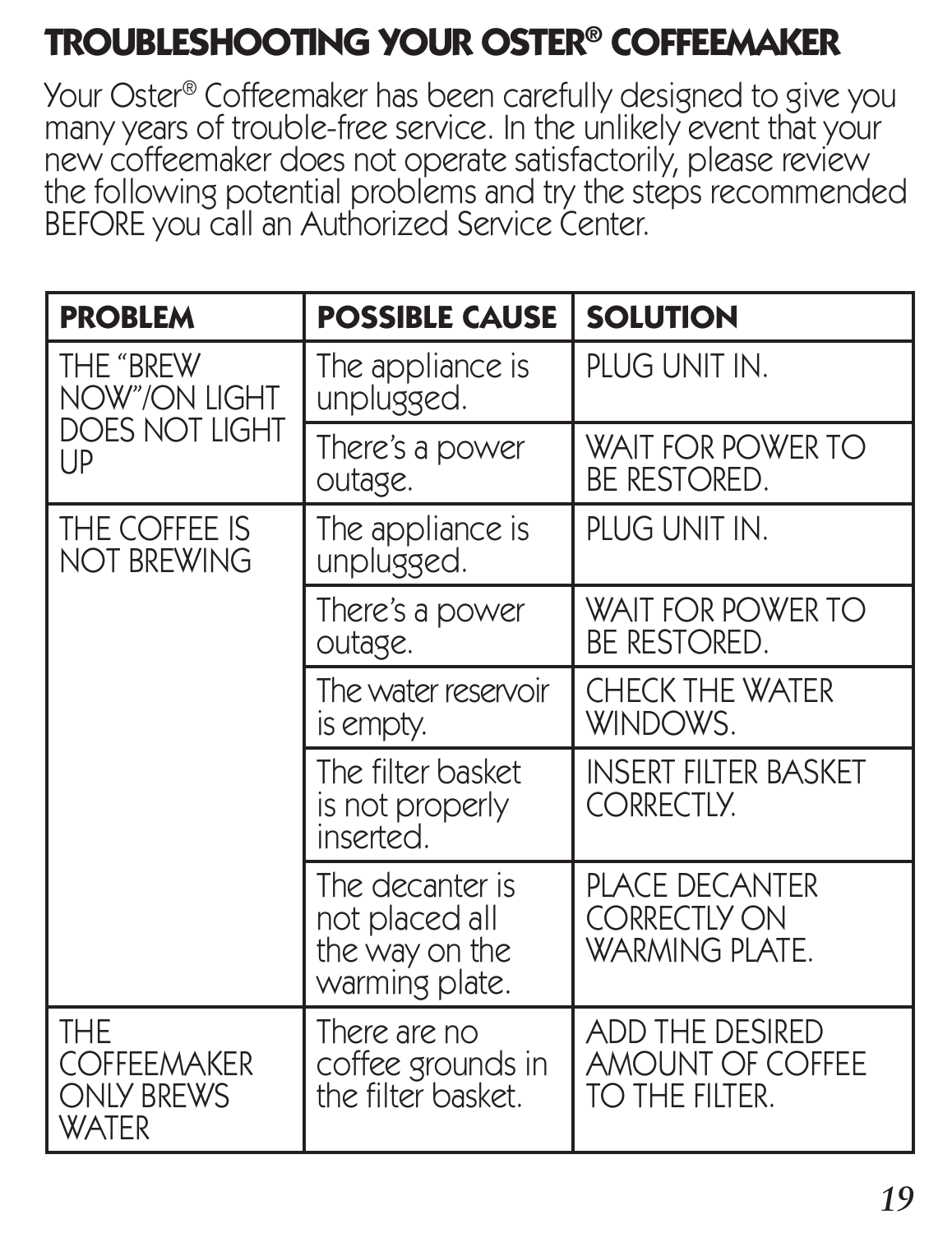| <b>PROBLEM</b>                                   | <b>POSSIBLE CAUSE</b>                                                                 | <b>SOLUTION</b>                                                                                                                                                            |
|--------------------------------------------------|---------------------------------------------------------------------------------------|----------------------------------------------------------------------------------------------------------------------------------------------------------------------------|
| THE<br><b>COFFEEMAKER</b><br><b>BREWS SLOWLY</b> | The coffeemaker<br>needs cleaning.                                                    | <b>CLEAN COFFEEMAKER</b><br><b>AS DESCRIBED IN</b><br>"CLEANING AND<br><b>MAINTAINING</b> "<br>SECTION.                                                                    |
| THE FILTER<br><b>BASKET</b><br><b>OVERFLOWS</b>  | The filter basket<br>is not properly<br>inserted.                                     | <b>INSERT FILTER BASKET</b><br>CORRECTLY.                                                                                                                                  |
|                                                  | The decanter is<br>not placed all<br>the way on the<br>warming plate.                 | <b>PLACE DECANTER</b><br><b>CORRECTLY ON</b><br><b>WARMING PLATE.</b>                                                                                                      |
|                                                  | The decanter lid is<br>not on decanter.                                               | <b>PLACE LID ON THE</b><br><b>DECANTER.</b>                                                                                                                                |
|                                                  | Too many coffee<br>grounds were<br>placed in the<br>filter.                           | <b>REMOVE FILTER</b><br><b>DISCARD GROUNDS. IF</b><br>PAPER FILTER, REPLACE.<br>IF PERMANENT FILTER,<br>RINSE. BEGIN BREWING<br>PROCESS AGAIN.                             |
|                                                  | The decanter was<br>removed from<br>the warming plate<br>for more than 30<br>seconds. | TURN OFF AND<br>UNPLUG THE UNIT.<br>ALLOW TO COOL.WIPE<br>UP THE SPILL. DO NOT<br>SET HOT DECANTER<br><b>BACK ON THE WET</b><br><b>WARMING PLATE OR IT</b><br>MIGHT CRACK. |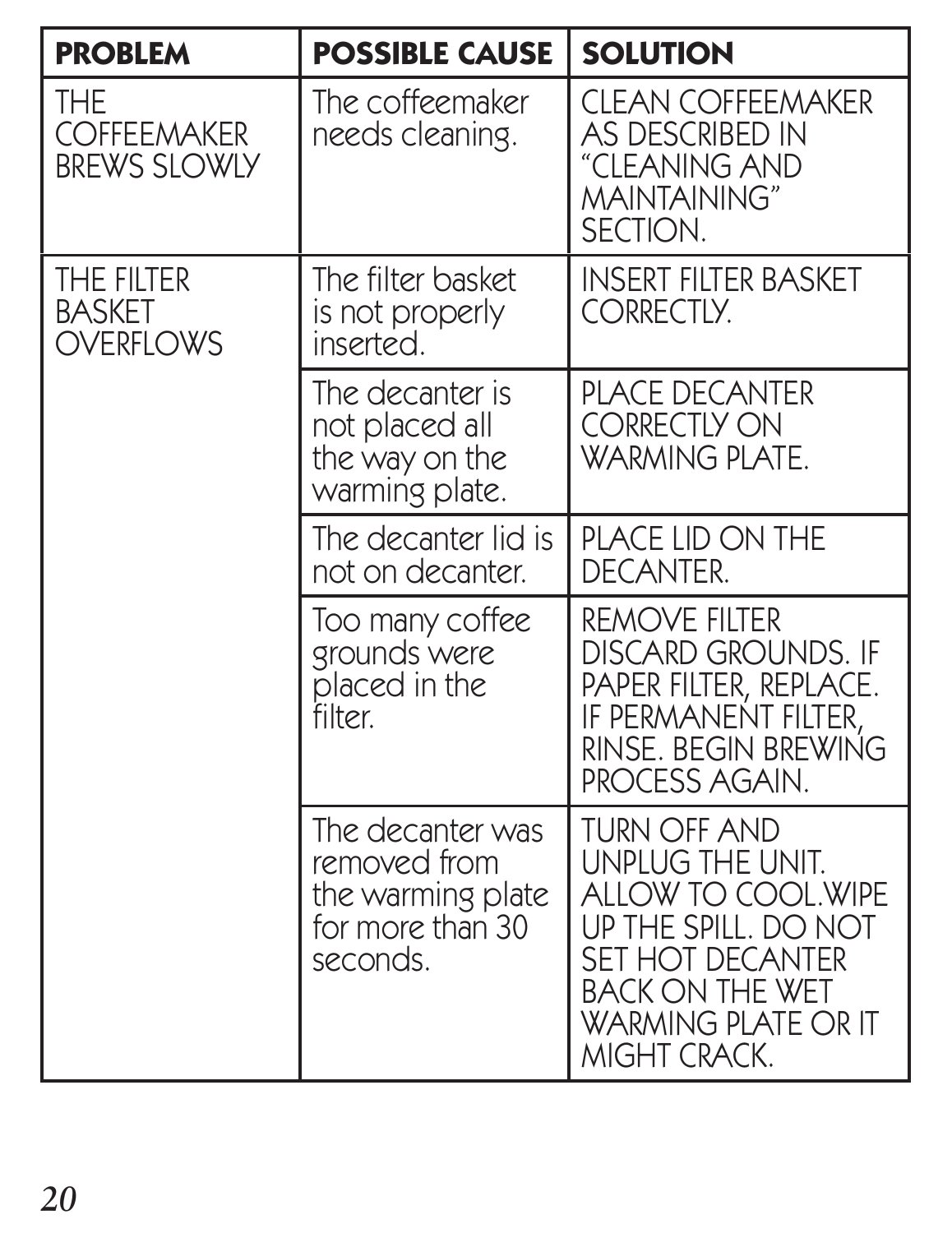| <b>PROBLEM</b>                             | <b>POSSIBLE CAUSE</b>                                                              | <b>SOLUTION</b>                                                                               |
|--------------------------------------------|------------------------------------------------------------------------------------|-----------------------------------------------------------------------------------------------|
| THE COFFEE IS<br><b>NOT HOT</b>            | There's a power<br>outage.                                                         | <b>WAIT FOR POWER TO</b><br><b>BE RESTORED.</b>                                               |
|                                            | Auto SHUT-<br>OFF has been<br>activated.                                           | FOR BEST RESULTS,<br>BREW A FRESH POT OF<br>COFFEE.                                           |
| THE COFFEE<br><b>TASTES BAD</b>            | Coffee grounds<br>other than for an<br>automatic drip<br>coffeemaker were<br>used. | <b>USE COFFEE GROUNDS</b><br>RECOMMENDED FOR<br><b>AUTOMATIC DRIP</b><br><b>COFFEEMAKERS.</b> |
|                                            | The ground<br>coffee-to-<br>water ratio was<br>unbalanced.                         | <b>USE CORRECT GROUND</b><br><b>COFFEE-TO-WATER</b><br>RATIO.                                 |
|                                            | The coffeemaker<br>needs cleaning.                                                 | <b>CLEAN COFFEEMAKER</b><br>AS DESCRIBED IN<br>"MAINTAINING YOUR<br>COFFEEMAKER"<br>SECTION.  |
| THE GROUNDS<br>ARE IN THE<br><b>COFFEE</b> | The filter is not<br>properly seated in<br>the basket.                             | <b>SEAT FILTER PROPERLY</b><br><b>WITHIN THE FILTER</b><br><b>BASKET.</b>                     |
|                                            | The filter<br>collapsed.                                                           | <b>REMOVE FILTER AND</b><br>REPLACE.                                                          |

Do you still have questions? You can call us toll-free at the Oster® Consumer Service Department, **1-800-667-8623** or you can visit us at www.oster.ca.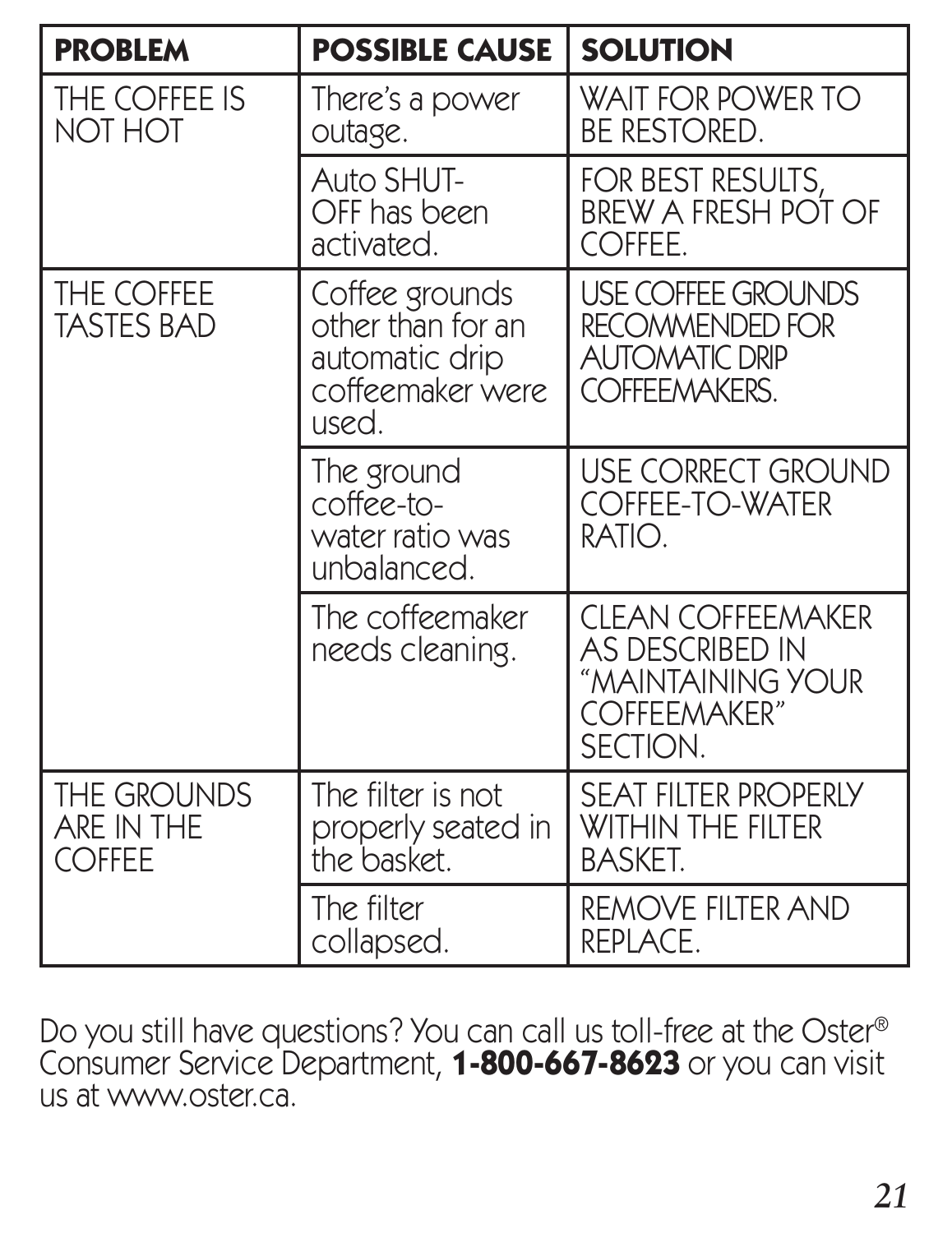## **SERVICE AND MAINTENANCE**

#### Replacement Parts

- Coffee Filters For better tasting coffee, we recommend that you use a 10-12 cup basket-style paper filter or a brand permanent filter. These filters are available at most grocery stores.
- Decanters You can usually purchase a replacement decanter from the store where you purchased your coffeemaker. If you are unable to find a replacement, please visit us online at www.oster.ca, or call 1-800-334-0759 in the U.S. or 1-800-667-8623 in Canada for information on where you can find a store that carries replacement decanters.

## Repairs

If your coffeemaker requires service, do not return it to the store where you purchased it. All repairs and replacements must be made by Sunbeam or an authorized Sunbeam Service Center. If you live in the U.S. or Canada, please call us at the following toll-free telephone numbers to find the location of the nearest authorized service center:

#### U.S. 1-800-334-0759 Canada 1-800-667-8623

You may also visit our website at www.oster.ca for a list of service centers.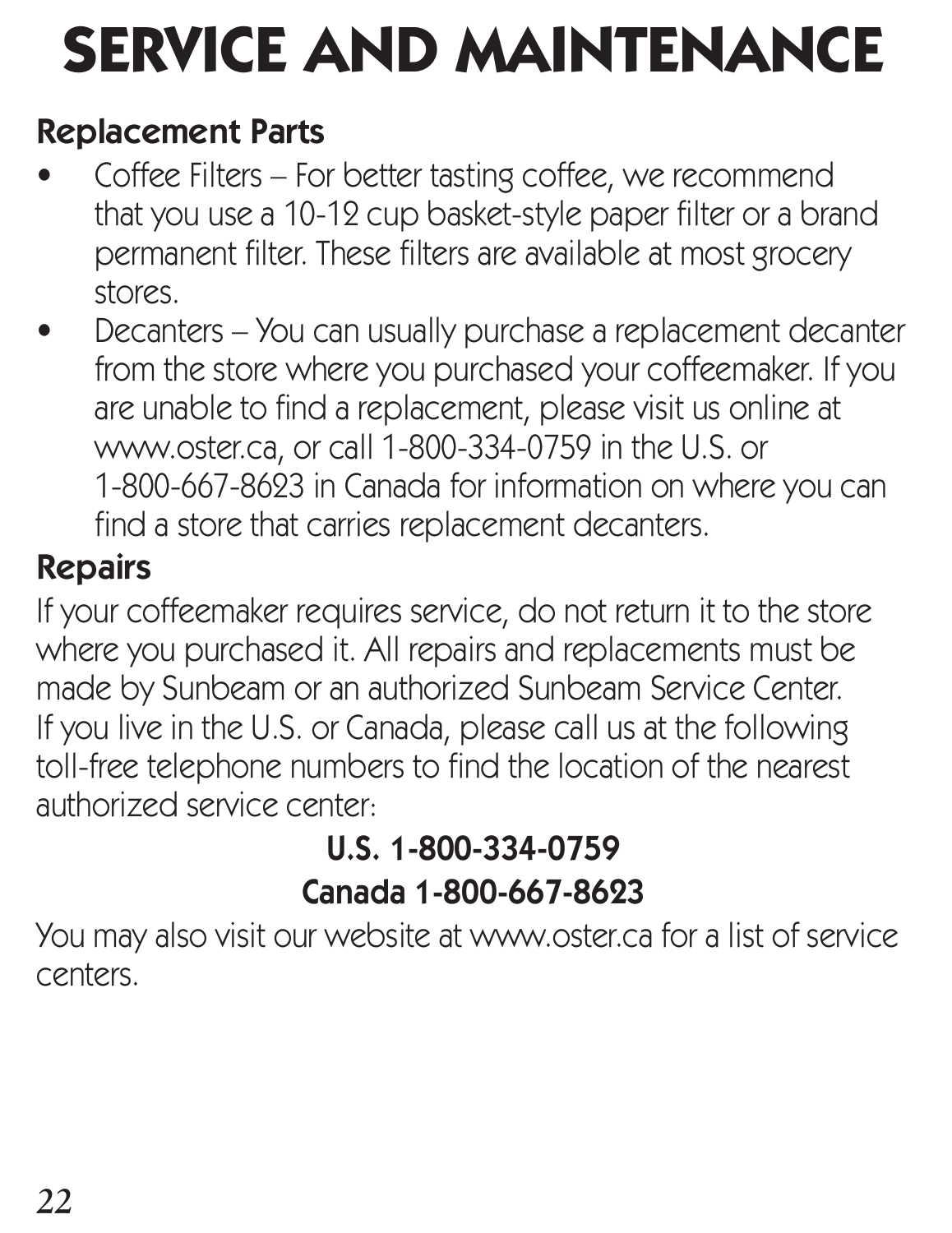To assist us in serving you, please have the coffeemaker model

number and date of purchase available when you call. The model number is stamped on the bottom metal plate of the coffeemaker.

We welcome your questions, comments or suggestions.

In all your communications, please include your complete name, address and telephone number and a description of the problem. Visit our website at www.oster.ca and discover the secret to brewing the perfect cup of coffee. You will also find a rich blend of gourmet recipes, entertaining tips and the latest information on Oster® products.

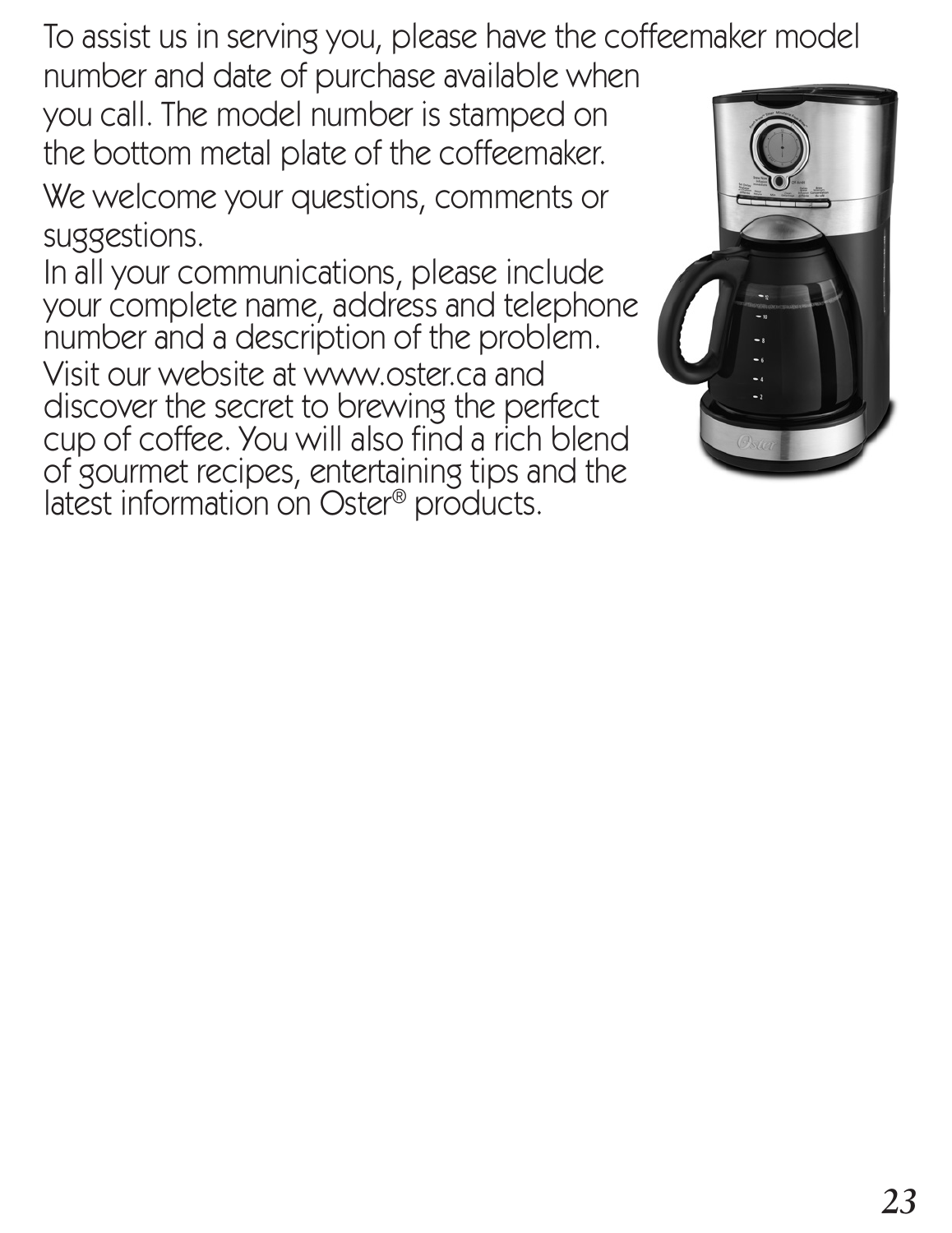# **WARRANTY INFORMATION**

## **1-YEAR LIMITED WARRANTY**

Sunbeam Products, Inc. doing business as Jarden Consumer Solutions or if in Canada, Sunbeam Corporation (Canada) Limited doing business as Jarden Consumer Solutions (collectively "JCS") warrants that for a period of one year from the date of purchase, this product will be free from defects in material and workmanship. JCS, at its option, will repair or replace this product or any component of the product found to be defective during the warranty period. Replacement will be made with a new or remanufactured product or component. If the product is no longer available, replacement may be made with a similar product of equal or greater value. This is your exclusive warranty. Do NOT attempt to repair or adjust any electrical or mechanical functions on this product. Doing so will void this warranty.

This warranty is valid for the original retail purchaser from the date of initial retail purchase and is not transferable. Keep the original sales receipt. Proof of purchase is required to obtain warranty performance. JCS dealers, service centers, or retail stores selling JCS products do not have the right to alter, modify or any way change the terms and conditions of this warranty.

This warranty does not cover normal wear of parts or damage resulting from any of the following: negligent use or misuse of the product, use on improper voltage or current, use contrary to the operating instructions, disassembly, repair or alteration by anyone other than JCS or an authorized JCS service center. Further, the warranty does not cover: Acts of God, such as fire, flood, hurricanes and tornadoes.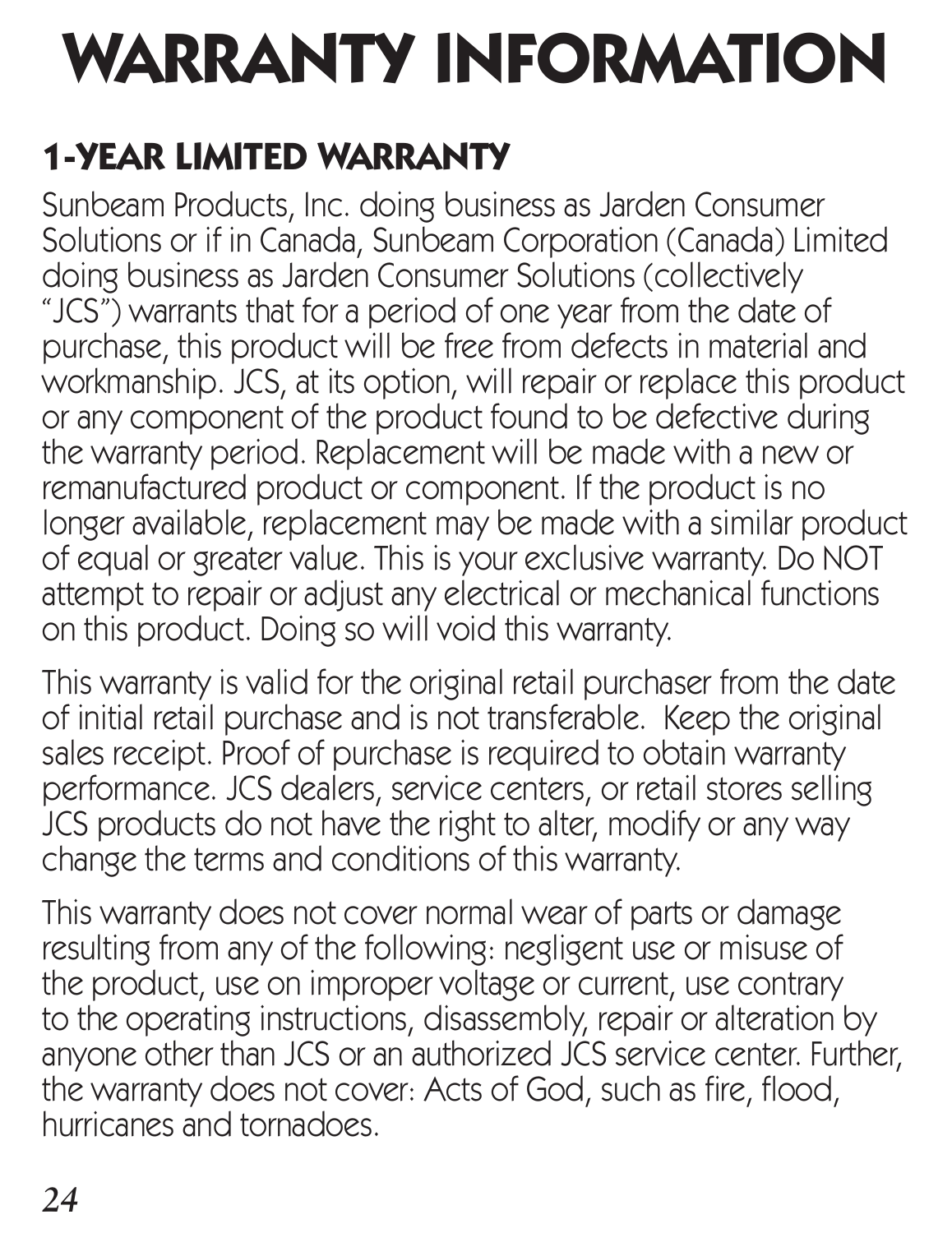#### What are the limits on JCS's Liability?

JCS shall not be liable for any incidental or consequential damages caused by the breach of any express, implied or statutory warranty or condition.

Except to the extent prohibited by applicable law, any implied warranty or condition of merchantability or fitness for a particular purpose is limited in duration to the duration of the above warranty.

JCS disclaims all other warranties, conditions or representations, express, implied, statutory or otherwise.

JCS shall not be liable for any damages of any kind resulting from the purchase, use or misuse of, or inability to use the product including incidental, special, consequential or similar damages or loss of profits, or for any breach of contract, fundamental or otherwise, or for any claim brought against purchaser by any other party.

Some provinces, states or jurisdictions do not allow the exclusion or limitation of incidental or consequential damages or limitations on how long an implied warranty lasts, so the above limitations or exclusion may not apply to you.

This warranty gives you specific legal rights, and you may also have other rights that vary from province to province, state to state or jurisdiction to jurisdiction.

#### How to Obtain Warranty Service In the U.S.A.

If you have any question regarding this warranty or would like to obtain warranty service, please call 1-800-334-0759 and a convenient service center address will be provided to you.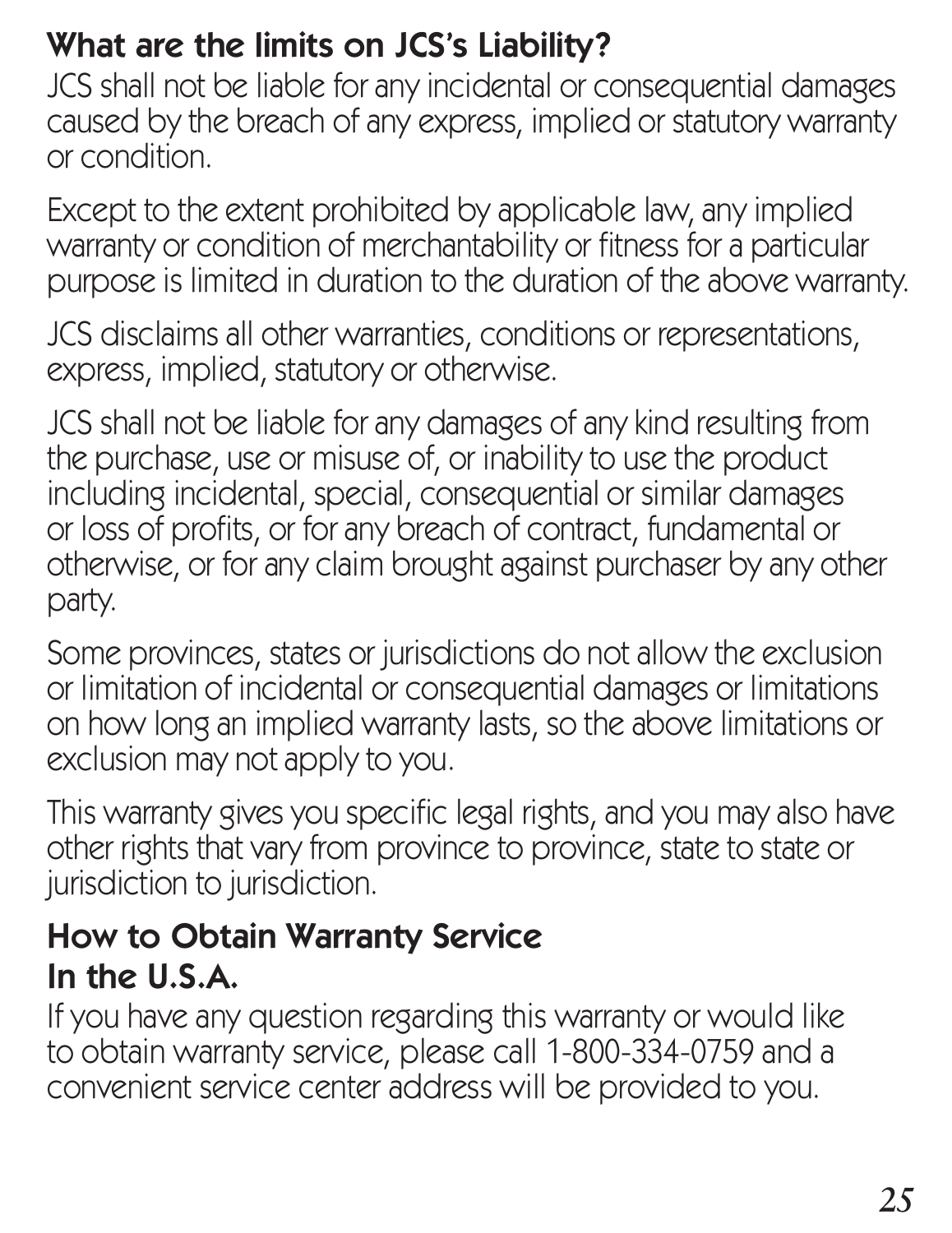#### In Canada

If you have any question regarding this warranty or would like to obtain warranty service, please call 1-800-667-8623 and a convenient service center address will be provided to you.

In the U.S.A., this warranty is offered by Sunbeam Products, Inc. doing business as Jarden Consumer Solutions located in Boca Raton, Florida 33431. In Canada, this warranty is offered by Sunbeam Corporation (Canada) Limited doing business as Jarden Consumer Solutions, located at 20 B Hereford Street, Brampton, Ontario L6Y 0M1. If you have any other problem or claim in connection with this product, please write our Consumer Service Department.

#### PLEASE DO NOT RETURN THIS PRODUCT TO ANY OF THESE ADDRESSES OR TO THE PLACE OF PURCHASE